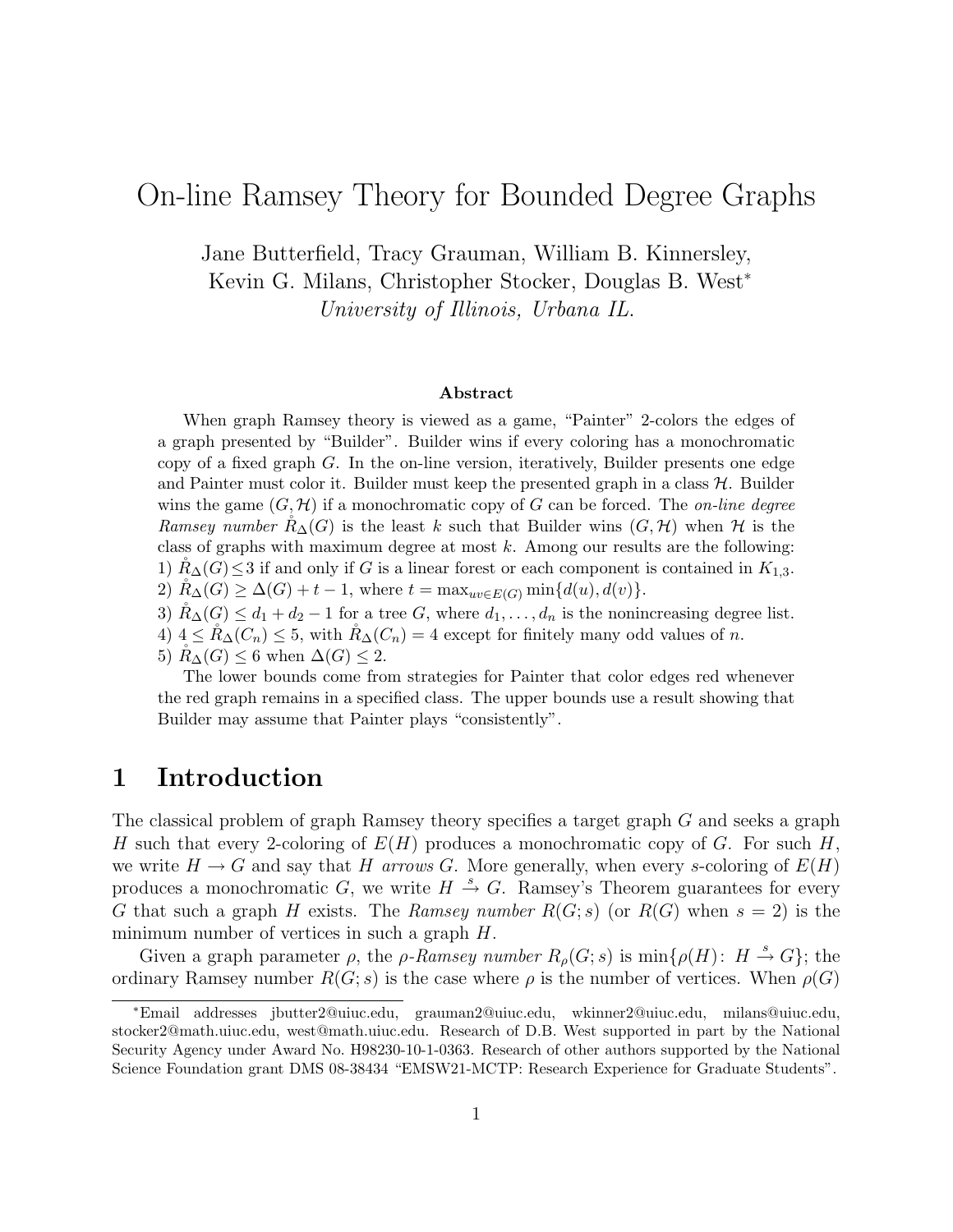is the clique number  $\omega(G)$ , Nešetřil and Rödl [19] proved that  $R_{\omega}(G; s) = \omega(G)$ , extending the special case for  $s = 2$  by Folkman [8]. The size Ramsey number of G is the minimum number of edges in a graph H with  $H \to G$ . Study of the size Ramsey number began with the result of Erdős, Faudree, Rousseau, and Schelp [10] that for  $G = K_n$  it equals the obvious upper bound  $\binom{R(K_n)}{2}$  (see [2, 3, 7, 24] for further results on size Ramsey number).

When  $\rho(G)$  is the chromatic number  $\chi(G)$ , Burr, Erdős, and Lovász [5] showed that  $R_{\chi}(G)$  equals the Ramsey number of the family of homomorphic images of G, where the Ramsey number of a family  $\mathcal G$  is the minimum number of vertices in a graph  $H$  such that every 2-coloring of  $E(H)$  produces a monochromatic copy of some graph in  $\mathcal{G}$ . They also conjectured  $\min\{R_\chi(G; s): \chi(G) = k\} = k^s + 1$ , which has been proved by Zhu [27, 28].

Burr, Erdős, and Lovász [5] also studied the *degree Ramsey number*  $R_{\Delta}$ , where  $\Delta(G)$  is the maximum vertex degree in G. Further results on  $R_{\Delta}$  will appear in [14, 15, 18].

Another modern variation in graph Ramsey theory is an on-line or "game" version introduced by Beck [4]. We consider the 2-color case, but the game extends naturally to s colors. Two players, Builder and Painter, play a game with a target graph  $G$ . During each round, Builder presents a new edge uv to Painter (the endpoints may be vertices not yet used). Painter must color uv red or blue. Builder wins if a monochromatic copy of  $G$  arises. We say that Builder can *force* G if Builder has a strategy to win.

When Builder's moves are unrestricted, Ramsey's Theorem guarantees that Builder wins playing a large complete graph. As in parameter Ramsey theory, the problem becomes more interesting when Builder must keep the presented graph in a class  $\mathcal{H}$ . This defines the *on-line* Ramsey game  $(G, \mathcal{H})$ . Given G and  $\mathcal{H}$ , which player has a winning strategy?

We say that  $(G, \mathcal{H})$  is played on  $\mathcal{H}$ . Grytczuk, Hałuszcak, and Kierstead [12] showed that Builder wins on the class of  $k$ -colorable graphs when  $G$  is  $k$ -colorable. Also, Builder wins on the class of forests when G is a forest. For  $G = K_3$ , Painter wins on outerplanar graphs but Builder wins on planar 2-degenerate graphs. On planar graphs, Builder wins when G is a cycle or is a 4-cycle plus one chord (a slight extension is that Builder can force any fixed cycle plus chords at any one vertex). They conjectured that on planar graphs, Builder wins if and only if G is outerplanar. Petřičková [20] disporved this by showing that Builder can force  $K_{2,3}$  on the class of planar graphs.

For any graph parameter  $\rho$ , we define the *on-line*  $\rho$ -Ramsey number  $R_{\rho}$  of G to be the least k such that Builder can force G when playing on the family  $\{H: \rho(H) \leq k\}$ . The main result of [12] is that  $R_\chi(G) = \chi(G)$  for every graph.

The notation  $\tilde{r}(G)$  has been used for the on-line size Ramsey number. Grytczuk, Kierstead, and Pra $at \ [13]$  proved that  $\tilde{r}(P_n) \leq 4n-7$  for  $n \geq 2$  (they found the exact values for  $n \leq 6$ ; see [21, 22, 23] for additional exact results on  $\tilde{r}$ ). They also proved  $\tilde{r}(G) \geq \frac{1}{2}$  $\frac{1}{2}b(D-1) + m$  when G has m edges, maximum degree D, and vertex cover number b. Using the latter, they proved that the maximum of  $\tilde{r}(G)$  over trees with m edges is  $\Theta(m^2)$ . It is conjectured that  $\tilde{r}(K_n)/R(K_n) \to 0$  as  $n \to \infty$  (see Conlon [6]). Kierstead and Konjevod [16] studied an extension of on-line Ramsey games to s-uniform hypergraphs. A variant of on-line Ramsey games in which Builder is replaced with a sequence of random edges is studied in [11].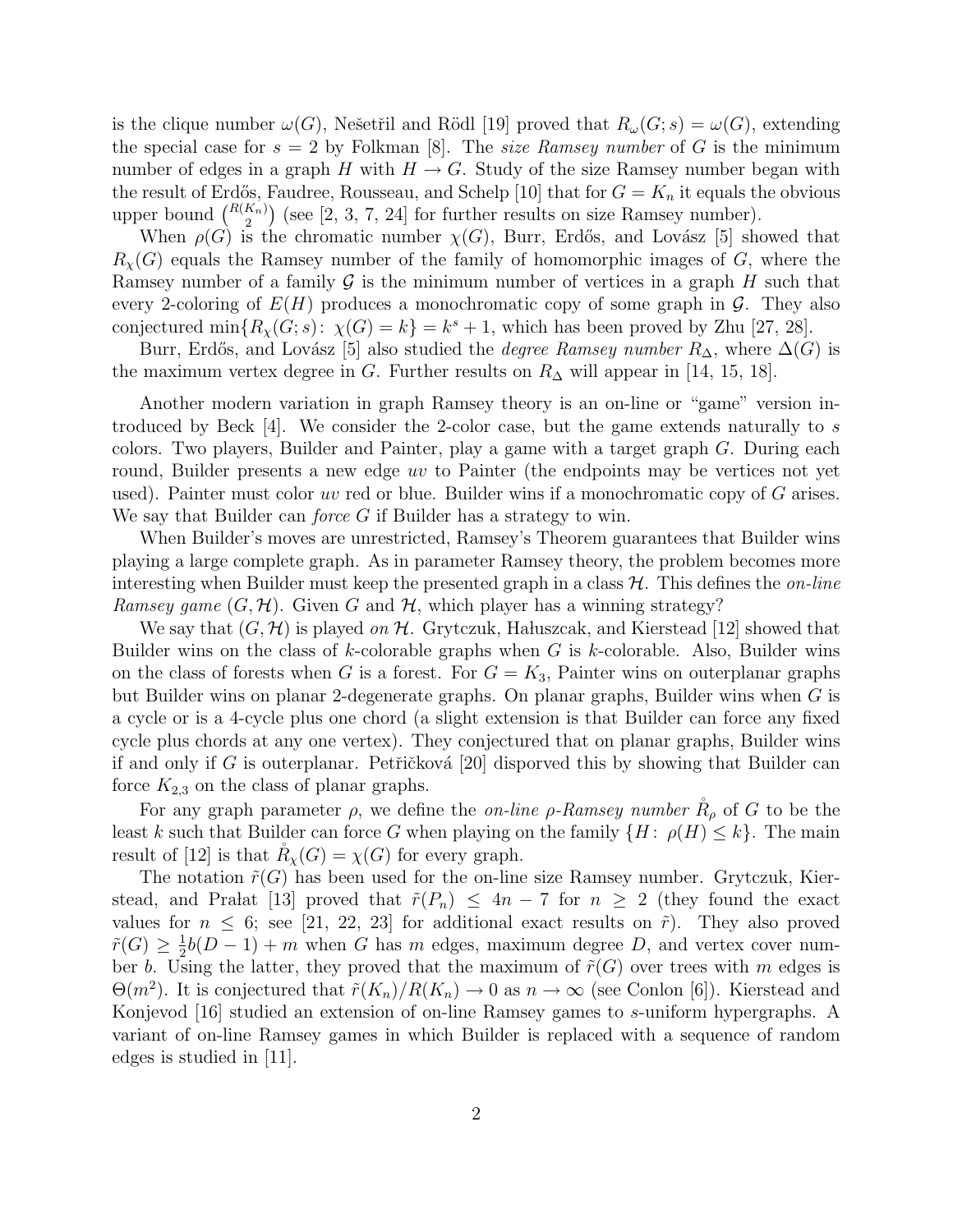In this paper, we study the *on-line degree Ramsey number*  $R_{\Delta}(G)$ . Let  $S_k$  be the class of graphs with maximum degree at most k;  $R_{\Delta}(G)$  is the least k such that Builder wins  $(G, \mathcal{S}_k)$ . Since the on-line model gives Builder more power, always  $R_\rho(G; s) \le R_\rho(G; s)$ ; we will compare results on these two parameters.

Our easy Theorem 2.2 is  $R_{\Delta}(G) \geq \Delta(G) - 1 + \max_{uv \in E(G)} \min\{d_G(u), d_G(v)\}\text{, where}$  $d_G(v)$  is the degree of vertex v in G. This yields optimal lower bounds for various small graphs, as noted later. When G has adjacent vertices of maximum degree, the lower bound becomes  $R_{\Delta}(G) \geq 2\Delta(G) - 1$ , which proves sharpness of our general upper bound for a tree G in terms of the maximum degree:  $R_{\Delta}(G) \leq 2\Delta(G) - 1$ . This upper bound argument does not extend to the multicolor setting. Nevertheless, using other techniques, Kinnersley [17] has proved that  $R_{\Delta}(G; s) \leq s\Delta(G) - (s-1)$  when G is a tree, with equality when G has adjacent vertices of maximum degree. He also obtained results on the "non-diagonal" case where one seeks a copy of tree  $G_i$  in color i for some i.

For  $s = 2$ , we prove a stronger version of the upper bound for trees:  $R_{\Delta}(G) \leq d_1 + d_2 - 1$ , where  $d_1, \ldots, d_n$  is the nonincreasing list of the vertex degrees (Theorem 3.1). Here Builder's strategy makes no cycles, thus yielding also the result of [12] on forests; their proof is shorter but does not provide a good upper bound on the maximum degree used by Builder.

For cycles, we prove that  $4 \leq R_{\Delta}(C_n) \leq 5$  for all n (Sections 4 and 5). In fact, the value is 4 for all *n*. Here we prove  $R_{\Delta}(C_n) = 4$  when *n* is even or equals 3. Our methods also prove  $R_{\Delta}(C_n) = 4$  for odd *n* between 337 and 514 or at least 689. Rolnick [25] extended our methods to complete the proof that  $R_{\Delta}(C_n) = 4$  for all n, so we omit the details of our final construction for odd cycles.

We include the techniques developed for cycles because we use them to obtain upper bounds for all graphs with maximum degree 2. A major open question is whether there exists a function f such that  $R_{\Delta}(G) \leq f(k)$  when  $\Delta(G) \leq k$ . We prove that  $f(2)$  exists; in fact  $f(2) \le 6$  (Theorem 5.6). We do not know whether this bound is sharp.

Our lower bounds rely on "greedy" strategies for Painter, in which Painter makes an edge red if and only if it keeps the red graph within a specified class, such as  $S_k$  or the class of linear forests (a linear forest is a graph whose components are all paths). Greedy Painters of both types are used to prove that  $R_{\Delta}(G) \leq 3$  if and only if G is a linear forest or each component of G is a subgraph of the claw  $K_{1,3}$  (Theorem 2.5). Thus when Builder wins  $(G_1, \mathcal{H})$  and  $(G_2, \mathcal{H})$ , it does not follow that Builder wins  $(G_1 + G_2, \mathcal{H})$ ; for example,  $R_{\Delta}(P_4) = R_{\Delta}(K_{1,3}) = 3$ , but  $R_{\Delta}(P_4 + K_{1,3}) > 3$ .

Upper bounds require strategies for Builder. Optimal strategies for paths, stars, and triangles are easy using induction and the pigeonhole principle. For more difficult upper bounds, we simplify Builder's task. We prove (Theorem 2.11) that Builder may assume that Painter plays "consistently", meaning that the color Painter assigns to an edge depends only on the components of the current edge-colored graph containing its endpoints. This reduction applies to the Ramsey game  $(G, \mathcal{H})$  whenever H is monotone (all subgraphs of graphs in H lie in H) and additive (disjoint unions of graphs in H lie in H). Hence the "Consistent Painter Theorem" may be useful for on-line Ramsey problems other than  $R_{\Delta}(G)$ .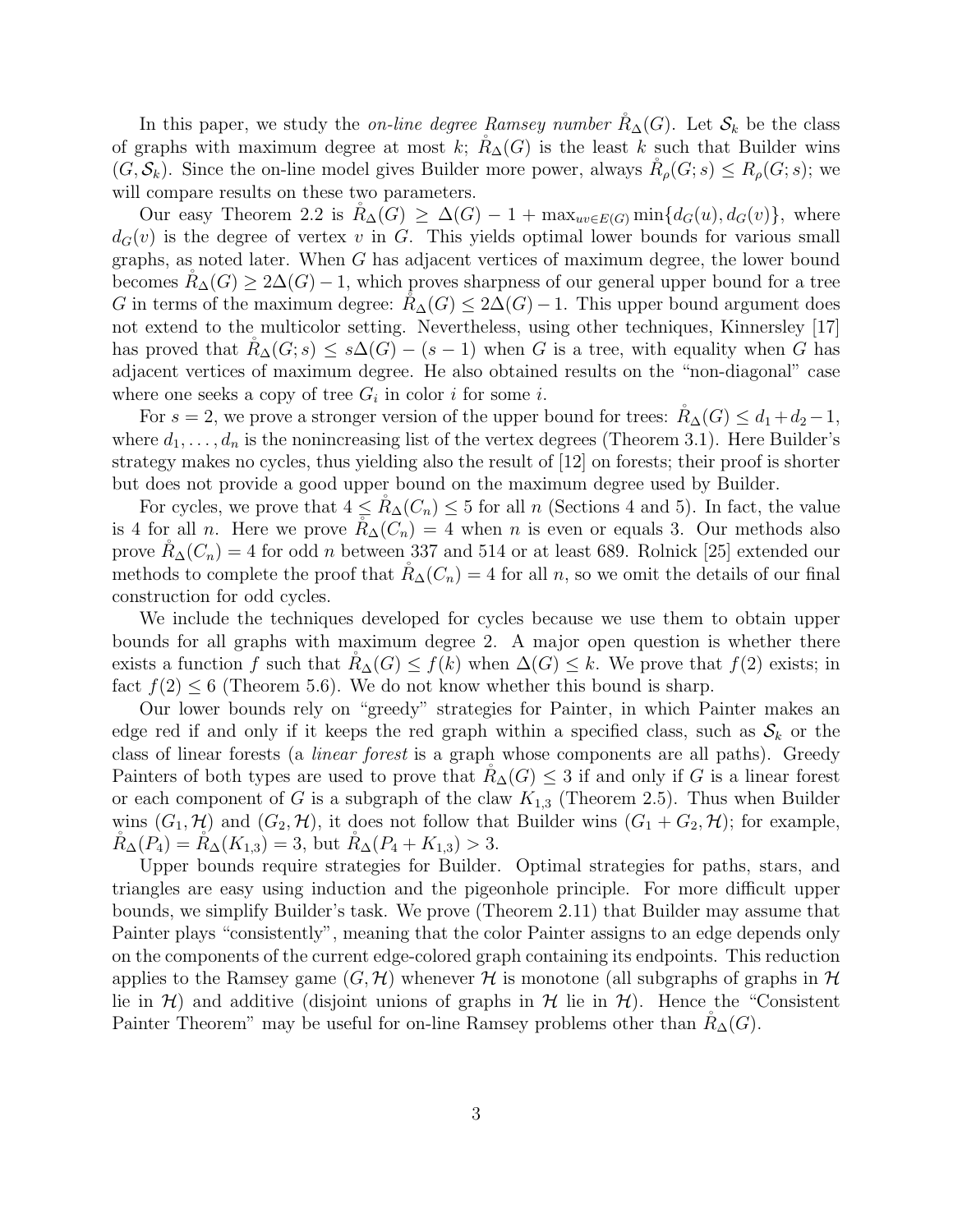### 2 Tools: Greedy Painter and Consistent Painter

In this section, we present techniques for proving bounds on  $R<sub>∆</sub>(G)$ . Upper bounds arise from strategies for Builder; lower bounds from strategies for Painter. In general, it is more difficult to obtain lower bounds. Nevertheless, we begin with a class of strategies for Painter.

**Definition 2.1.** Let  $\mathcal F$  be a family of graphs. The greedy  $\mathcal F$ -Painter colors each new edge red if the resulting red graph lies in  $\mathcal{F}$ ; otherwise, the edge is colored blue.

When  $k = \Delta(G) - 1$ , the greedy  $S_k$ -Painter establishes a useful general lower bound.

**Theorem 2.2.** For every graph G,  $\mathring{R}_{\Delta}(G) \geq \Delta(G) - 1 + \max_{uv \in E(G)} \min\{d(u), d(v)\}.$ 

*Proof.* Let  $k = \Delta(G) - 1$ , and let  $t = \max_{uv \in E(G)} \min\{d(u), d(v)\}\)$ . The greedy  $S_k$ -Painter never makes a red G, because no vertex ever receives  $\Delta(G)$  incident red edges. To force a blue G, Builder must force a blue copy of an edge xy such that  $\min\{d_G(x),d_G(y)\}=t$ . Making this edge blue requires k red edges already at at least one endpoint. In the blue  $G$ , each endpoint has at least t edges. Hence at x or y at least  $k + t$  edges have been played.

Theorem 2.2 yields  $R_{\Delta}(G) \geq 2\Delta(G) - 1$  when G has adjacent vertices of maximum degree. Furthermore,  $\tilde{R}_{\Delta}(G) \geq d_1 + d_2 - 1$  when vertices whose degrees are the first two edges in the nonincreasing degree list  $d$  are adjacent. Thus the upper bound for trees in Theorem 3.1 is sharp. The greedy  $S_k$ -Painter also easily yields the lower bound in [13] for the on-line size Ramsey number  $(\tilde{r}(G) \geq \frac{1}{2})$  $\frac{1}{2}b(D-1) + m$  when G has m edges, maximum degree  $D$ , and vertex cover number  $b$ ).

Induction and the pigeonhole principle yield strategies for Builder that match the lower bound of Theorem 2.2 for paths and stars. If Builder can force a monochromatic  $G$ , then by the pigeonhole principle Builder can force a monochromatic  $tG$  ( $t$  copies in the same color).

# Corollary 2.3.  $\mathring{R}_{\Delta}(K_{1,m}) = m$  and  $\mathring{R}_{\Delta}(P_k) = 3$  (for  $k \geq 4$ ).

Proof. The lower bounds follow from Theorem 2.2; the upper use strategies for Builder.

For  $K_{1,m}$ , use induction on m; trivially  $\tilde{R}_{\Delta}(K_{1,1}) = 1$ . For  $m > 1$ , Builder first plays on  $\mathcal{S}_{m-1}$  to force m disjoint copies of  $K_{1,m-1}$  in the same color. Builder then plays a star  $K_{1,m}$ whose leaves are their centers. The resulting graph is in  $\mathcal{S}_m$ , and  $K_{1,m}$  is forced.

For  $R_{\Delta}(P_k) \leq 3$ , we prove by induction on k that Builder playing on  $S_3$  can force a monochromatic path with at least  $k$  vertices such that no other edges have been played at the endpoints; the single edge has this property for  $k = 2$ . For  $k \geq 3$ , Builder first plays on  $S_3$  to force k – 2 such paths of the same color having at least k – 1 vertices each; let "red" be this color. Builder then plays a path  $Q$  with  $k$  vertices using one endpoint of each of these paths plus two new vertices as the endpoints of  $Q$ . If any edge of  $Q$  is red, then the desired path arises in red; if they are all blue, then Q becomes the desired path.

In comparison with the (offline) degree Ramsey number, note that  $R_{\Delta}(P_n) = 4$  for  $n \geq 7$ ([26] and [1] combined), while  $R_{\Delta}(K_{1,m})$  equals  $2m-1$  for odd m and  $2m-2$  for even m [5].

Greedy Painters also enable us to characterize the graphs G such that  $R_{\Delta}(G) \leq 3$ . It is trivial that  $R_\Delta(G) \leq 1$  if and only if G is a matching. Also  $R_\Delta(G) \leq 2$  is easily characterized.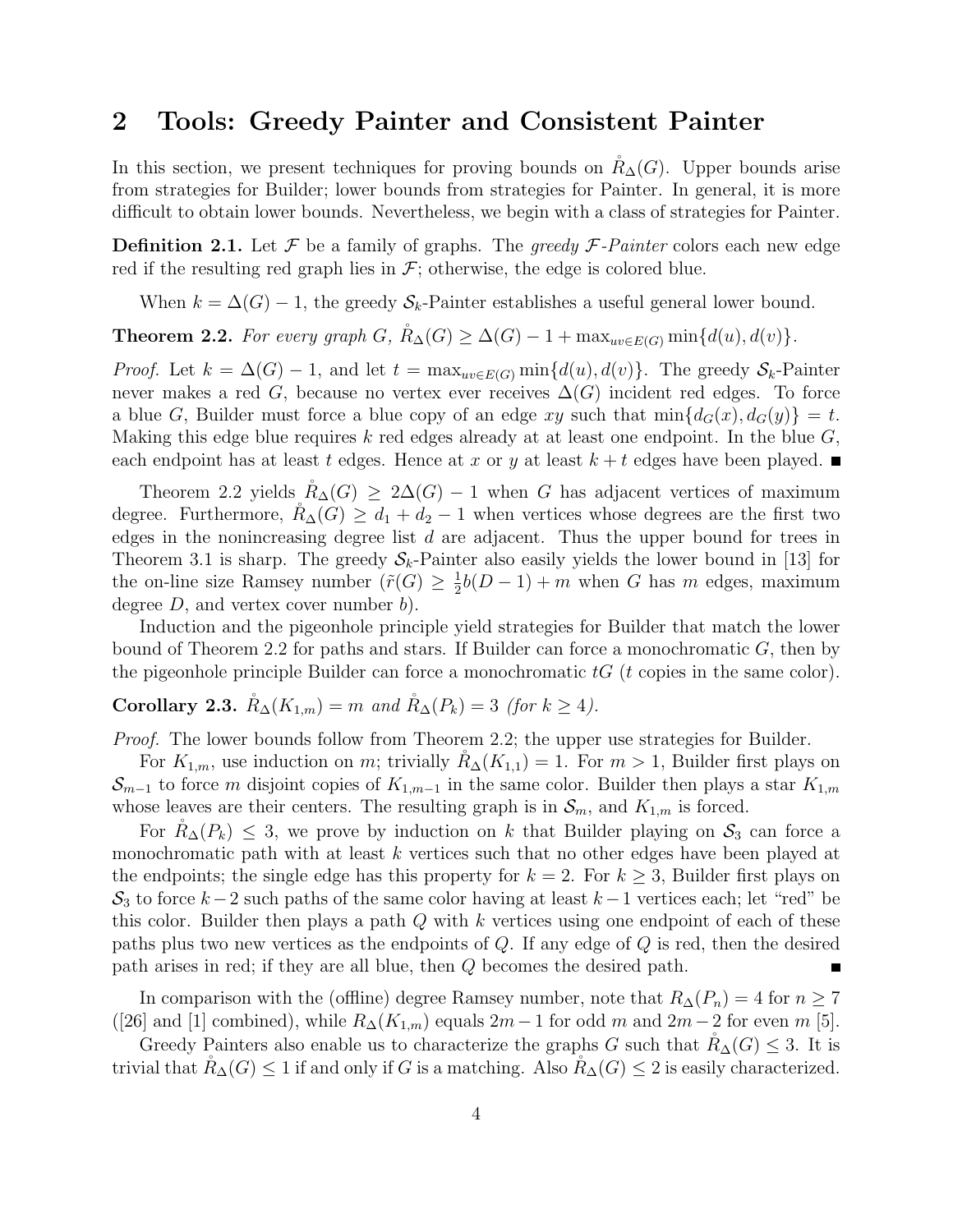**Proposition 2.4.**  $\check{R}_{\Delta}(G) \leq 2$  if and only if each component of G is a subgraph of  $P_3$ .

Proof. Builder forces any such graph by presenting enough disjoint triangles. For necessity, if  $R_{\Delta}(G)$  ≤ 2, then  $\Delta(G)$  ≤ 2. By Theorem 2.2, the vertices with degree 2 are nonadjacent. Hence each component of  $G$  is a subgraph of  $P_3$ .

**Theorem 2.5.**  $R_{\Delta}(G) \leq 3$  if and only if each component of G is a path or each component of G is a subgraph of the claw  $K_{1,3}$ .

*Proof.* By Corollary 2.3, Builder can force the claw or any path on  $S_3$ . By the pigeonhole principle, Builder can thus force any disjoint union of subgraphs of  $K_{1,3}$ . Also Builder can force a path long enough to contain any specified disjoint union of paths.

For necessity, suppose that  $R_{\Delta}(G) \leq 3$ , so Builder can force G on  $S_3$ . Consider a greedy  $\mathcal{L}$ -Painter, where  $\mathcal{L}$  is the family of linear forests (disjoint unions of paths). If G appears in red, then each component of  $G$  is a path.

Suppose that G appears in blue. A vertex v with degree 3 in G has three incident blue edges and hence no incident red edges, since Builder is playing on  $S_3$ . For the greedy  $\mathcal{L}$ -Painter to make these edges blue, each neighbor already has two incident red edges. Hence a blue claw must be a full component of the blue graph.

It remains to show that Builder cannot force a monochromatic graph containing both  $P_4$ and  $K_{1,3}$  in  $S_3$ . Since such a graph G has maximum degree at least 3 and has an edge with both endpoints having degree at least 2, Theorem 2.2 implies that  $R_{\Delta}(G) \geq 4$ .

Theorem 2.5 shows that Builder can force  $P_4$  or  $K_{1,3}$  in  $S_3$  but not their disjoint union. The family of graphs that Builder can force when playing on a given family is not always closed under disjoint union.

We have proved these results by applying the pigeonhole principle to the forcing of monochromatic graphs. Pigeonholing also applies to 2-edge-colored graphs. When Builder presents m edges, Painter can produce at most  $2<sup>m</sup>$  distinguishable 2-edge-colored graphs. By presenting isomorphic copies of the graph formed by these  $m$  edges, Builder can force many copies of some single pattern. Nevertheless, when strategies become more complicated and repeated copies of larger patterns are needed, use of the pigeonholing argument becomes unwieldy. Arguments simplify if Builder can assume that Painter plays "consistently".

**Definition 2.6.** A Painter strategy is *consistent* if the color Painter chooses for an edge uv depends only on the 2-edge-colored component(s) containing u and v when uv arrives.

For example, a consistent Painter always colors an isolated triangle in the same way. If there are nonisomorphic ways to order the edges of a graph (such as  $K_4$ ), then a consistent Painter may produce different colorings depending the order in which the edges arrive.

Our aim is to reduce the problem of proving that Builder wins to proving that Builder wins against consistent Painters. The argument can be given for the s-color model, but we state it only for two colors, red and blue. We need several technical notions.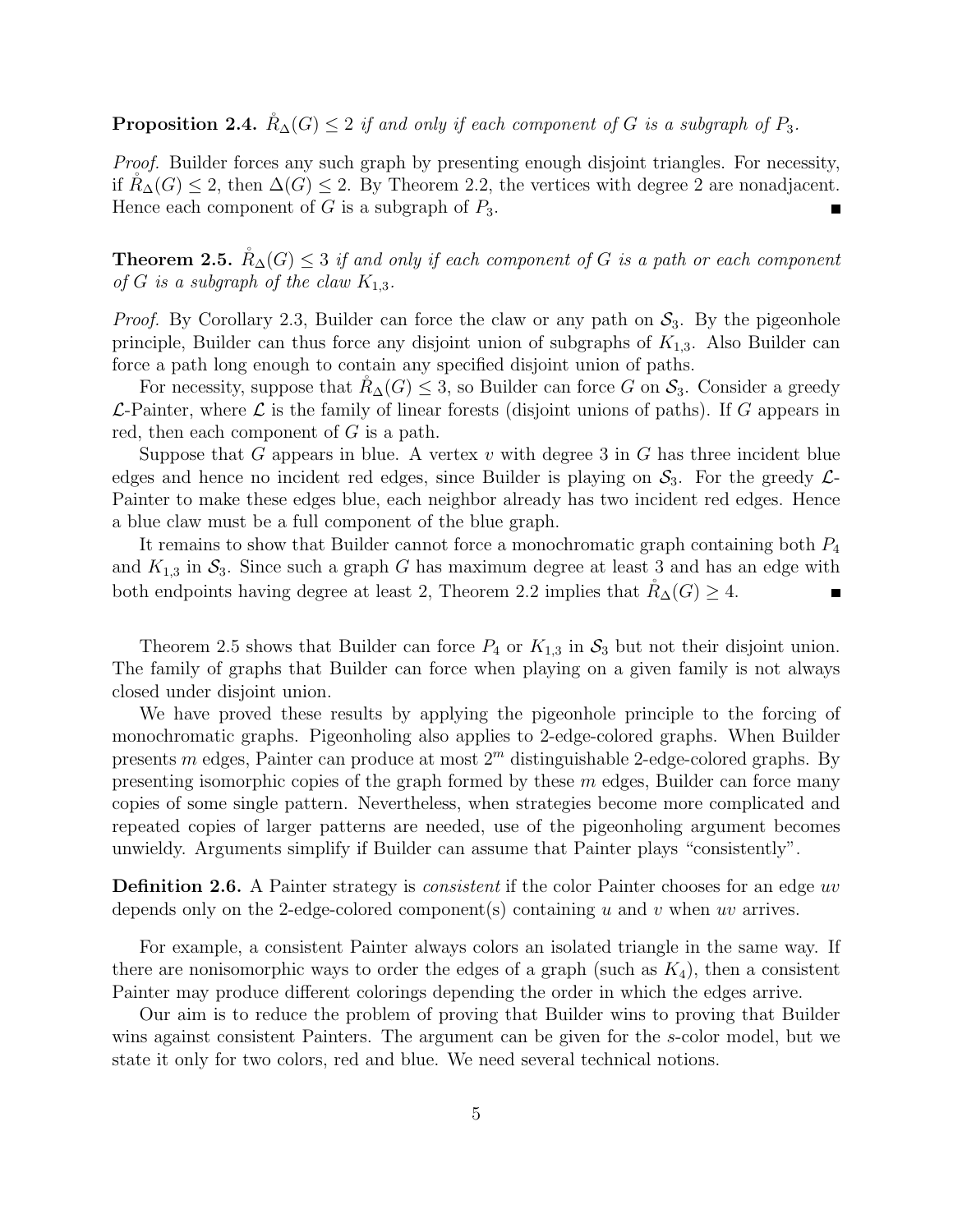**Definition 2.7.** Given a monotone additive family  $H$ , an  $H$ -strategy specifies a color for each pair  $(H,e)$  such that H is a 2-edge-coloring of a graph in H and e is an edge not in H (either or both endpoints of e may be new vertices). An  $H$ -list is an ordering of the edges of some graph in  $\mathcal{H}$ ; every initial segment of an  $\mathcal{H}$ -list forms a graph in  $\mathcal{H}$ . For each  $\mathcal{H}$ -list E and each  $H$ -strategy  $A$ , let  $A(E)$  denote the edge-colored graph that results when Builder presents E to A. An edge-colored graph F contains another such graph  $F'$  if there is an injection of  $V(F')$  into  $V(F)$  that preserves edges and preserves their colors.

To reduce the Builder problem to winning against consistent Painters, we will show that for every Painter strategy there is a consistent strategy that does at least as well for Painter. That is, when  $A$  is an  $H$ -strategy, there is a consistent  $H$ -strategy  $A'$  such that any 2-edgecolored graph Builder can force against  $A'$  can also be forced against  $A$ . A special set of 2-edge-colored graphs will enable us to produce  $\mathcal{A}'$ .

**Definition 2.8.** A *uv-augmentation* of a 2-edge-colored graph  $H$  with nonadjacent vertices u and v is obtained by adding uv to H with color red or blue. Let  $\mathcal H$  be a monotone additive family. A class C of connected 2-edge-colored graphs is  $H$ -coherent if it contains  $K_1$  and satisfies the following *augmentation property*: If  $H$  is a 2-edge-colored copy of a graph  $H'$  in H, and H' has nonadjacent vertices u and v such that  $H' + uv$  is a connected graph in H and the component(s) of H are in C, then C contains a uv-augmentation of H.

An H-coherent class C yields a consistent H-strategy  $\mathcal{A}'$  as follows. When an edge uv is added to the current 2-colored graph  $H$ ,  $\mathcal{A}'$  consults  $\mathcal C$  to find which color on uv yields a uv-augmentation in C for the components of H containing the endpoints of the added edge. When both colors yield *uv*-augmentations,  $A'$  always chooses the same one, say red.

Definition 2.9. Let C be the class of connected 2-edge-colored (unlabeled) graphs; every 2-edge-coloring of a graph in  $\mathcal H$  is a multiset of elements of C having finitely many distinguishable components, each with finite multiplicity. Given an  $H$ -strategy  $A$ , a 2-edge-colored graph H is A-realizable if for some H-list E, the outcome  $\mathcal{A}(E)$  contains H. A family  $\mathcal{C} \subseteq \mathbf{C}$ is A-plentiful if, for every finite subset  $C \subseteq \mathcal{C}$  and every positive integer n, the 2-edge-colored graph consisting of n components isomorphic to each element of  $C$  is  $A$ -realizable.

In order to be H-coherent for some monotone additive family  $H$ , a family C contained in C must somehow be "large enough". In order to be A-plentiful for some  $H$ -strategy  $A$ , the family  $\mathcal C$  must somehow be "small enough". We seek a family achieving both properties. We use Zorn's Lemma in the following form: if every chain in a partial order P has an upper bound, then P has a maximal element.

**Lemma 2.10.** If  $H$  is a monotone additive family of graphs, and  $A$  is an  $H$ -strategy, then some family  $\mathcal C$  is both  $\mathcal H$ -coherent and  $\mathcal A$ -plentiful.

*Proof.* Note first that  $\{K_1\}$  is A-plentiful. Also, if  $C_1, C_2, \ldots$  are A-plentiful families with  $C_1 \subseteq C_2 \subseteq \cdots$ , then the union of these families is also A-plentiful, because the definition of A-plentiful requires A-realizability only of repeated copies of *finite* subsets, and each finite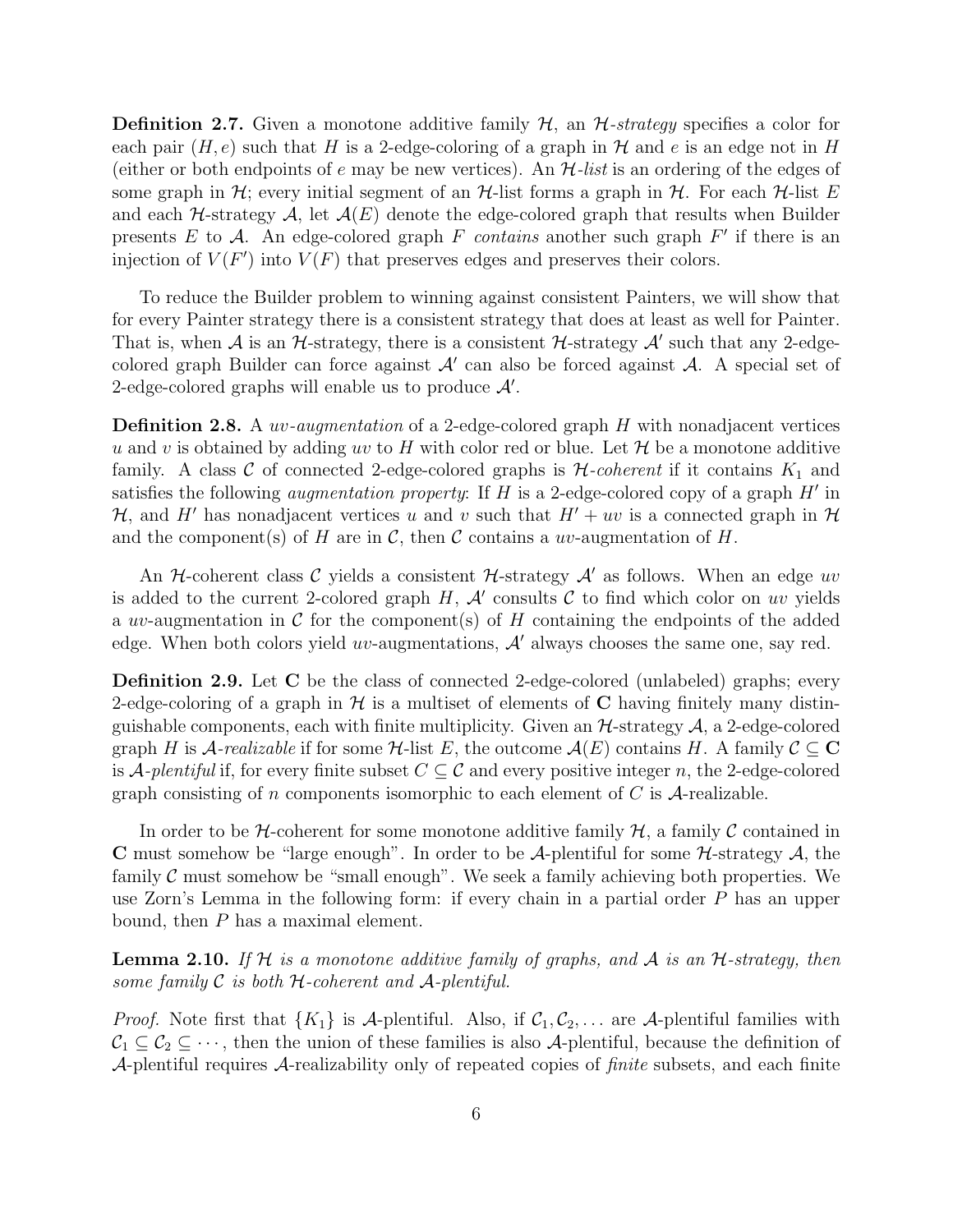subset appears in some  $\mathcal{C}_j$ . It follows from Zorn's Lemma that there is a maximal  $\mathcal{A}$ -plentiful family C containing  $K_1$ . We claim that C is  $H$ -coherent.

By construction,  $K_1 \in \mathcal{C}$ . Consider a fixed 2-edge-colored graph H in  $\mathcal{C}$ , and let H' be its underlying graph in H. Let u and v be nonadjacent vertices in H' such that  $H' + uv \in H$ . Let  $H_1$  and  $H_2$  be the possible uv-augmentations of H (using red or blue on uv). If neither lies in C, then by the maximality of C, both  $\mathcal{C} \cup \{H_1\}$  and  $\mathcal{C} \cup \{H_2\}$  are not A-plentiful. Hence there are positive integers  $t_1$  and  $t_2$  and finite sets  $C_1, C_2 \subseteq \mathcal{C}$  such that the 2-edge-colored graphs  $t_1(C_1 \cup \{H_1\})$  and  $t_2(C_2 \cup \{H_2\})$  are not A-realizable, where for  $C \subseteq \mathcal{C}$  we use qC to denote the 2-edge-colored graph with  $q$  copies of each element of  $C$  as components.

Let  $D = C_1 \cup C_2 \cup \{H\}$ . Since D is a finite subset of C, and C is A-plentiful,  $2(t_1+t_2-1)D$ is A-realizable via some  $\mathcal{H}\text{-list }E$ . When E is presented,  $\mathcal{A}(E)$  contains at least  $2(t_1 + t_2 - 1)$ disjoint copies of H.

Since H is additive, the list E' formed by adding to E the copies of uv in  $2(t_1 + t_2 - 1)$ components isomorphic to  $H'$  is an  $H$ -list; Builder may legally present these edges after  $E$ . Consider the first  $t_1 + t_2 - 1$  of the added edges. Either A colors at least  $t_1$  of them red, or A colors at least  $t_2$  of them blue. In the first case,  $t_1(C_1 \cup \{H_1\})$  is A-realizable: we have obtained  $t_1$  copies of  $H_1$ , and at least  $t_1 + t_2 - 1$  copies of H remain (needed if  $H \in C_1$ ). In the second case,  $t_2(C_2 \cup \{H_2\})$  is similarly A-realizable. The contradiction implies that C contains a uv-augmentation of H.

Essentially the same argument shows that C contains a  $uv$ -augmentation of H when H consists of two 2-edge-colored components, each containing one of u and v.

**Theorem 2.11.** If H is a monotone additive family of graphs, and A is an H-strategy for Painter, then there is a consistent  $H$ -strategy  $A'$  such that for every  $H$ -list  $E'$ , there is an H-list E such that  $\mathcal{A}(E) \supseteq \mathcal{A}'(E')$ . That is, Builder can force against  $\mathcal A$  any monochromatic target that Builder can force against  $A'$ .

*Proof.* By Lemma 2.10, there is an  $H$ -coherent, A-plentiful family  $C \subseteq C$ . As described after Definition 2.8, from the  $H$ -coherence of  $C$  we define a consistent  $H$ -strategy  $A'$ .

When  $A'$  is given a new edge uv, the definition of C being H-coherent implies that the uvaugmentation chosen by  $\mathcal{A}'$  for the component being formed is in  $\mathcal{C}$ . Thus every component of  $\mathcal{A}'(E')$  is in C. Since C is A-plentiful, it follows that  $\mathcal{A}'(E') \subseteq \mathcal{A}(E)$  for some H-list E.

To show that Builder wins  $(G, \mathcal{H})$ , it now suffices to show that Builder can force a monochromatic G against any consistent  $H$ -strategy for Painter. In particular, if some  $H$ list results in a particular 2-edge-colored component, then Builder can recreate another copy of that component by playing an isomorphic list of edges on a new set of vertices.

Theorem 2.11 applies to all monotone additive families, not just  $S_k$ . For example, to prove sufficiency in the conjecture in [12], one need only show that Builder can force any outerplanar graph when playing on planar graphs against a consistent Painter.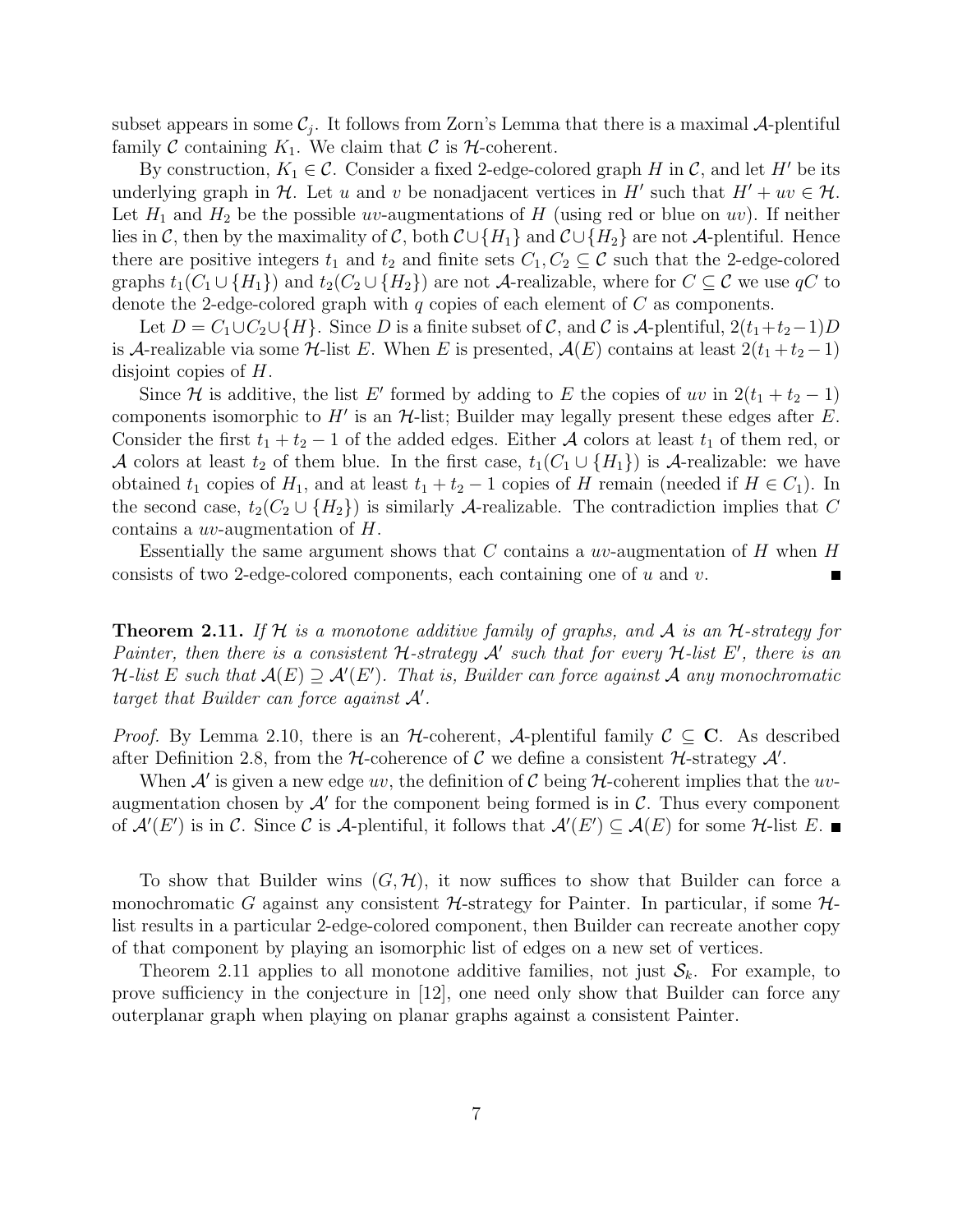#### 3 Trees

We apply Theorem 2.11 first to prove an upper bound on  $R_{\Delta}(G)$  when G is a tree. When G is a tree, our main result is that  $R_{\Delta}(G) \leq d_1 + d_2 - 1$ , where  $d_1$  and  $d_2$  are two largest entries in the list of vertex degrees. When there is an edge joining vertices of degrees  $d_1$  and  $d_2$ , Theorem 2.2 yields  $R_{\Delta}(G) \geq d_1 - 1 + d_2$  (whether or not G is a tree). In particular, for the double-star  $S_{a,b}$  (the tree with  $a+b$  vertices having vertices of degrees a and b), we have  $R_{\Delta}(S_{a,b}) = a + b - 1$ . (In comparison,  $R_{\Delta}(S_{a,b}) = 2 \max\{a,b\} - 2$ , plus 1 when a and b are equal and odd [18]; for general trees,  $R_{\Delta}(G) \leq 4\Delta(G) - 4$  [15].)

**Theorem 3.1.** Let G be any n-vertex tree. If the vertex degrees are  $d_1, \ldots, d_n$  in nonincreasing order, then  $\tilde{R}_{\Delta}(G) \leq d_1 + d_2 - 1$ . Equality holds when G has adjacent vertices of degrees  $d_1$  and  $d_2$ .

Proof. Under the condition given for equality, Theorem 2.2 provides the lower bound. We prove that Builder can force (against a consistent Painter) a monochromatic rooted tree in which the root has  $d_1$  children, all other non-leaves have  $d_2 - 1$  children, and all leaves have distance more than l from the root, where  $l = \text{diam}(G)$ . Such a tree contains a monochromatic G. At any point in the game, let  $H$  be the graph that has been presented so far. In fact, H will be a forest.

Builder maintains candidate trees  $T_R$  and  $T_B$  with edges in red and blue, respectively. Initially, these trees consist only of their root vertices. Moreover, Builder keeps  $T_R$  and  $T_B$  in different components of H. A vertex of  $T_R$  or  $T_B$  is satisfied when it has the desired number of children in that tree ( $d_1$  for the root,  $d_2 - 1$  for others). Each tree has an *active vertex*,  $x_R$  or  $x_B$  respectively, which is an unsatisfied vertex of least depth. A bad edge is an edge incident to  $T_R$  or  $T_B$  having the color of the other tree. The active vertex becomes *dangerous* when its has  $d_2 - 1$  incident bad edges.

If the two active vertices are not both dangerous, then Builder plays an edge joining a non-dangerous active vertex to a new vertex. If the new edge has the color of that tree, then it enters the tree; otherwise, it is an additional bad edge at the active vertex.

Builder plays pendant edges at active vertices until an active vertex becomes satisfied or both active vertices become dangerous. When an active vertex becomes satisfied, a new active vertex is chosen in that tree from the unsatisfied vertices of least depth.

When both active vertices are dangerous, Builder plays  $x_R x_B$ . Since  $T_R$  and  $T_B$  are in different components  $H_R$  and  $H_B$ , still H is a forest. If Painter colors  $x_Rx_B$  red, then Builder makes  $x_B$  a child of  $x_R$  in  $T_R$ . Because  $x_B$  was active and dangerous,  $x_B$  is already incident to  $d_2 - 1$  red edges; its neighbors along these edges become its children in  $T_R$ , and so it is satisfied. Possibly  $x_R$  is now satisfied, in which case a new active vertex is chosen for  $T_R$ .

What we previously called  $T_B$  now lies inside the component of H containing  $T_R$ . Before continuing, Builder regenerates  $T_B$  in a new component of H. Builder plays edges on new vertices isomorphic to the list that produced  $H_B$ ; since Painter is consistent, the resulting edge-colored graph is isomorphic to  $H_B$ , yielding a new copy of  $T_B$  with new active vertex  $x_B$ . (See Figure 1, where solid edges are red and dashed edges are blue.)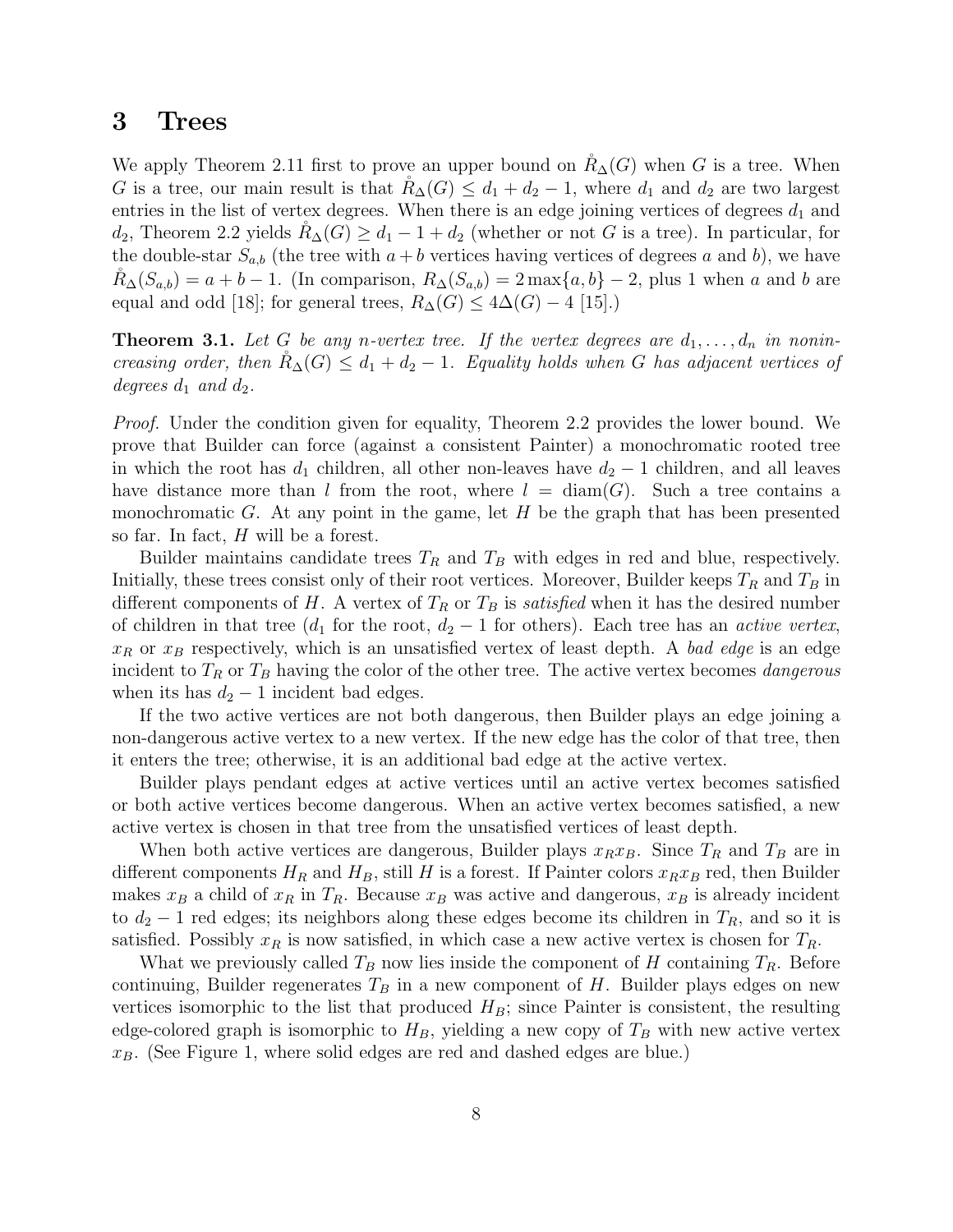The process now continues, with  $T_R$  having been augmented by the old  $x_B$  and its children and  $T_B$  having been regenerated; the new copy of  $x_B$  is dangerous. (Of course, if Painter had colored  $x_Rx_B$  blue, the roles of red and blue would be interchanged in Builder's response.)



Figure 1: Strategy for trees with  $d_1 = d_2 = 3$  when  $x_R$  and  $x_B$  are dangerous

At each move, the edge played by Builder is incident to both active vertices or to one active vertex and a new vertex. When a bad edge is added at an active vertex, the other endpoint is given degree 1. Hence when one active vertex  $y$  becomes a child of the active vertex in the other tree, the vertices that now become children of  $y$  in that tree are leaves. We conclude that every non-leaf vertex other than the active vertex is satisfied.

Hence when a vertex becomes active, it has degree 1 in  $H$ . While active, it receives at most  $d_2 - 1$  bad edges, and it can receive only enough incident edges in the color of its tree to make it satisfied. Hence its degree remains at most  $d_1 + d_2 - 1$  (it takes  $d_1$  children to satisfy a root). After becoming satisfied, a vertex receives no more incident edges.

There is another way to become satisfied. When  $x_Rx_B$  is played and colored red, the  $d_2 - 1$  edges that were bad at  $x_B$  now satisfy it in  $T_R$ . The tree  $T_B$  remains attached to  $x_B$ , but since  $x_B$  was not satisfied in  $T_B$  it had at most  $d_1 - 1$  incident blue edges. Again its degree is at most  $d_1 + d_2 - 1$ , and it receives no more incident edges.

Finally, we must argue that this strategy forces a monochromatic tree  $(T_R \text{ or } T_B)$  in which all vertices having distance at most l from the root are satisfied. When  $x_R$  and  $x_B$  are both dangerous, one receives a good incident edge and the other is recreated by regenerating its component. Hence eventually one of them becomes satisfied. Since  $x_R$  and  $x_B$  are unsatisfied vertices of least depth, we already have the desired monochromatic tree if one of them has distance more than  $l$  from its root. Otherwise, we increase the number of satisfied vertices having distance at most  $l$  from the root in one tree or the other. The number of possible such vertices is bounded by  $2d_1 \sum_{i=1}^l d_2^{i-1}$ , so eventually Builder forces the desired tree.  $\blacksquare$ 

In the strategy in Theorem 3.1, H remains a forest in  $\mathcal{S}_k$ , where  $k = d_1 + d_2 - 1$ . We conclude that Builder can force any forest when playing on the family of forests. This statement was proved more simply in [12], but their proof did not provide a good bound on the maximum degree used. On the other hand, the proof in [12] extends easily to the s-color setting. Theorem 3.1 uses the fact that active vertices in each of two colors can be made adjacent by a single edge; our proof does not extend to the multicolor setting.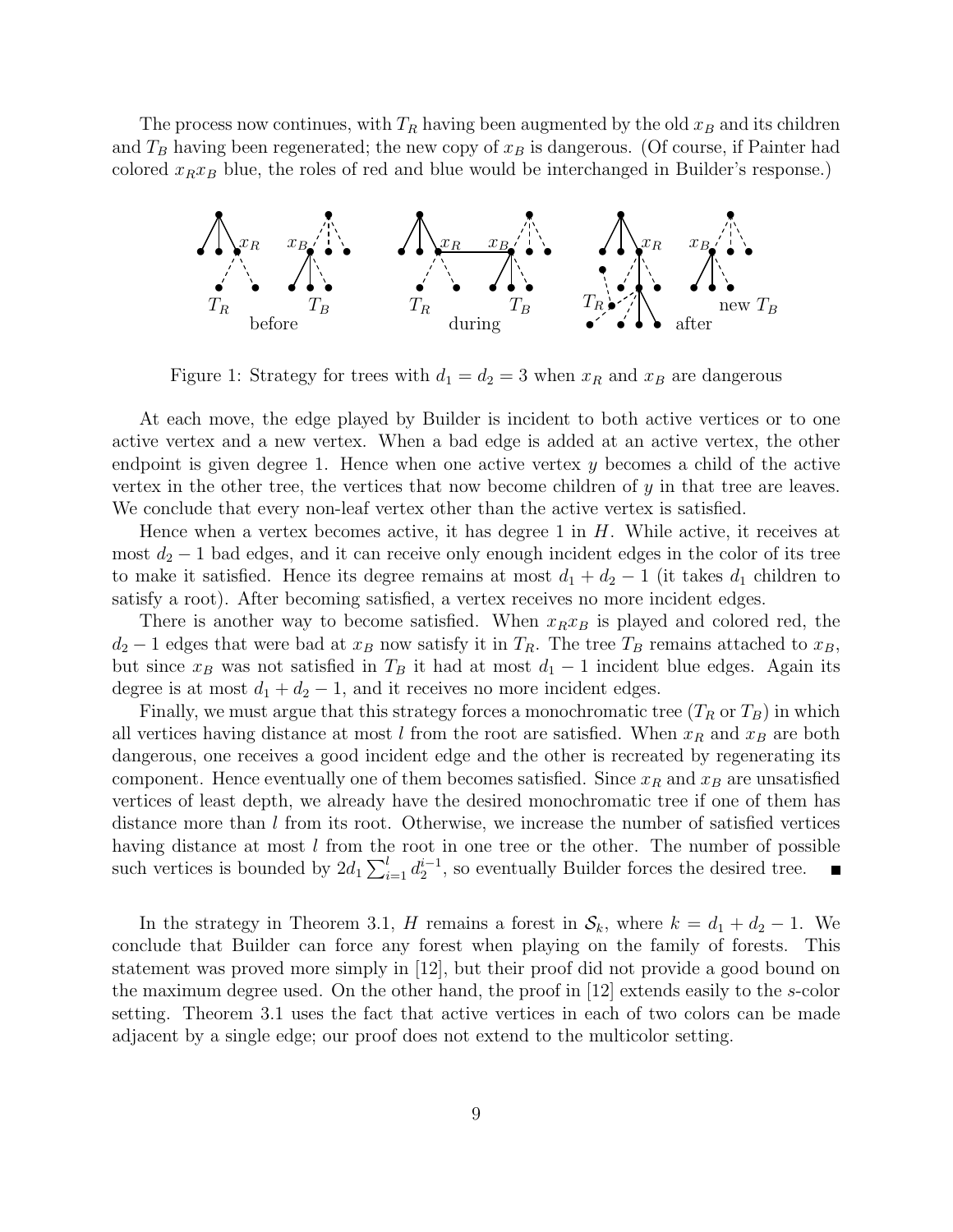# 4 Weighted Graphs and Even Cycles

Strategies for Builder playing on  $\mathcal{S}_k$  often involve keeping track of how many edges have been played incident to each vertex. The argument we gave for paths (Corollary 2.3) had this flavor; to facilitate the induction we needed to maintain degree 1 at the leaves of the monochromatic path, but we could allow degree 3 at internal vertices.

**Definition 4.1.** A c-weighted graph is a graph G equipped with a nonnegative integer capacity function c on  $V(G)$ . A copy of a c-weighted graph G exists in a graph H if G embeds as a subgraph of H via an injection f such that  $d_H(f(v)) \leq c(v)$  for all  $v \in V(G)$ .

When the capacity function is constant, say  $c(v) = k$  for all  $v \in V(G)$ , we simply refer to the c-weighted graph G as a k-weighted graph. The statement that Builder wins  $(G, \mathcal{S}_k)$ is equivalent to the statement that Builder can force the  $k$ -weighted graph  $G$  when playing on the unrestricted family of all graphs. Vertices that acquire more than  $k$  incident edges are forbidden from the desired monochromatic copy of G when Builder is restricted to  $S_k$ .

We use weighted graphs primarily to discuss  $R_{\Delta}(C_n)$ . When the capacity function is not constant, we list its values in some fixed order to specify a weighted graph. In particular, an  $(a, b, c, d)$ -claw is a monochromatic weighted claw with capacity a at the center and capacities  $b, c, d$  at the leaves. Similarly, an  $(a, b, c)$ -triangle is a monochromatic weighted triangle with capacities  $a, b, c$  at the vertices.

# Proposition 4.2.  $\mathring{R}_{\Delta}(C_3) = 4$ .

*Proof.* For the lower bound, note that  $C_3$  does not satisfy the characterization of graphs with  $R_{\Delta}(G) \leq 3$  in Theorem 2.5.

For the upper bound, Builder seeks a  $(4, 4, 4)$ -triangle. If Builder obtains a  $(4, 2, 2, 2)$ claw, then Builder wins by presenting a triangle on its leaves.

Builder first presents a claw with center  $u$ , winning if Painter makes it monochromatic. Otherwise, we may assume that the claw has one blue edge  $ux$  and red edges  $uy$  and  $uz$ .

Now Builder presents a claw C with center x and three new vertices as leaves. If monochromatic, C is a  $(4, 2, 2, 2)$ -claw and Builder wins. Otherwise, C has a blue edge xw.

Now Builder presents uw; note that u now has degree 4 and w has degree 2. Coloring uw blue completes a blue triangle on  $\{u, x, w\}$ . Otherwise, there is now a red  $(4, 2, 2, 2)$ -claw with center u and leaves  $w, y, z$ . П

Such detailed analysis of weighted graphs forced by Builder can yield the answers for other small graphs. For the graph  $K_{1,3}^+$  obtained by adding one edge to  $K_{1,3}$ , Theorem 2.2 yields  $\mathring{R}_{\Delta}(K_{1,3}^+) \geq 4$ . Builder guarantees  $\mathring{R}_{\Delta}(K_{1,3}^+) \leq 5$  by first forcing three disjoint monochromatic  $(5, 1, 1, 1)$ -claws in the same color, then playing a triangle on the leaves of each, then playing a triangle using one vertex from each of those triangles. Using a more detailed analysis, Rolnick [25] proved that  $\mathring{R}_{\Delta}(K_{1,3}^{+})=4.$ 

Similarly, for the graph  $C_4^+$  obtained by adding one chord to a 4-cycle, Theorem 2.2 yields  $R_{\Delta}(C_4^+) \geq 5$ . A Builder strategy that starts by forcing a 4-weighted monochromatic copy of  $K_{1,4}$  can be used to show that  $\mathring{R}_{\Delta}(C_4^+) \leq 7$ . We do not know better bounds for this value.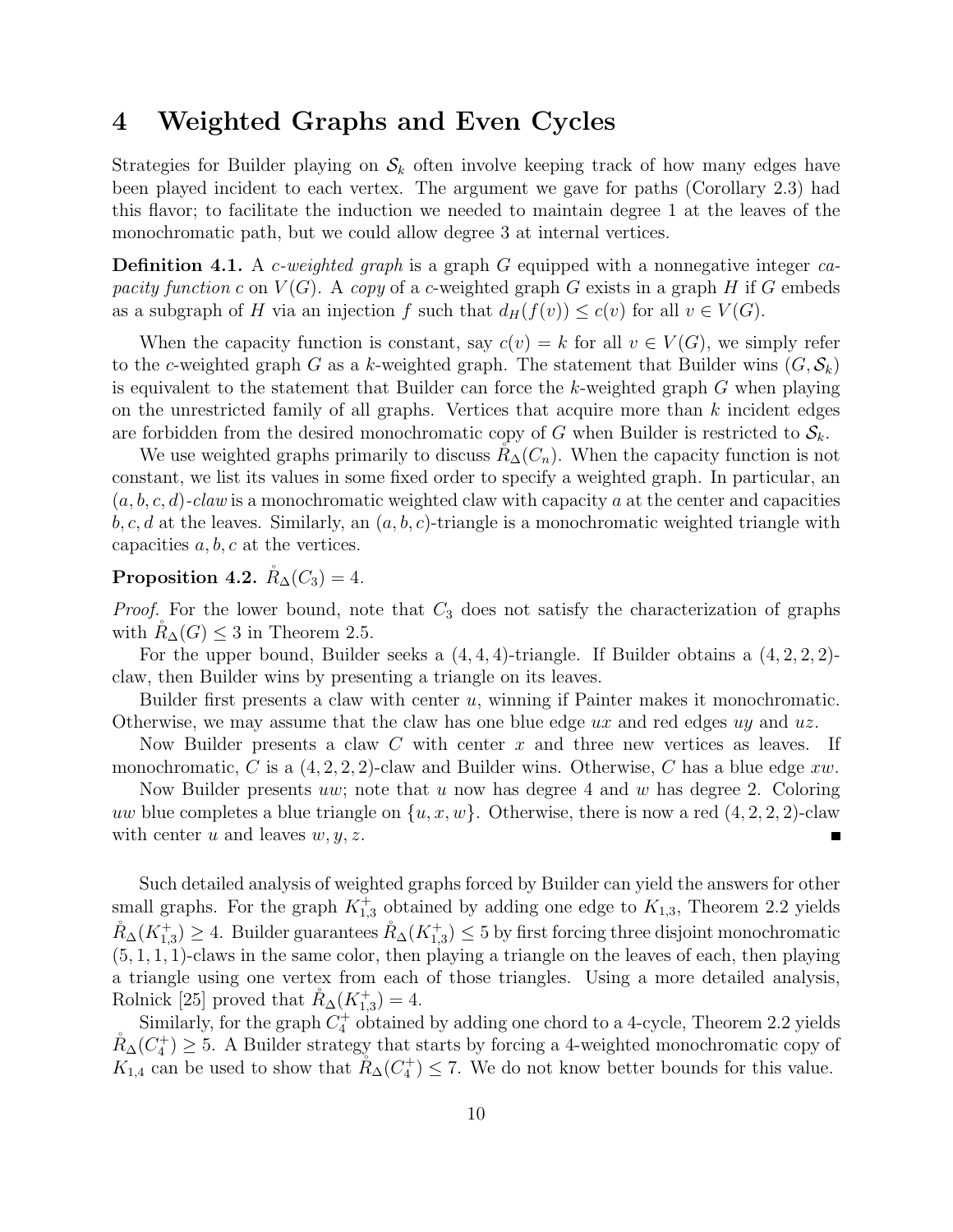Next we apply the consistent Painter and weighted graphs to determine  $R_{\Delta}(C_n)$  when n is even. When Builder forces a monochromatic graph against a consistent Painter, it always arises in the same color each time Builder forces it on new vertices.

**Lemma 4.3.** Let  $F_1$  and  $F_2$  be weighted graphs Builder can force in red against a consistent Painter. For  $i \in \{1,2\}$ , let  $u_i$  be a vertex of  $F_i$  with capacity  $c_i$ . Form F from  $F_1 + F_2$  by adding  $u_1u_2$  and changing the capacities of  $u_1$  and  $u_2$  to  $c_1 + 2$  and  $c_2 + 2$ . If  $c_1, c_2 \leq t - 2$ and n is even, then Builder can force a red  $F$  or a blue t-weighted n-cycle.

*Proof.* Builder forces  $n/2$  copies of both  $F_1$  and  $F_2$  in red. Builder then plays an n-cycle on the copies of  $u_1$  and  $u_2$ , alternating between copies of  $u_1$  and copies of  $u_2$ . If these edges are all blue, then they form a blue t-weighted n-cycle. Otherwise, a red  $F$  arises.

**Theorem 4.4.** If n is even, then  $\tilde{R}_{\Delta}(C_n) = 4$ .

*Proof.* By Theorem 2.5,  $R_{\Delta}(C_n) > 3$ ; consider the upper bound. A consistent Painter always gives an isolated triangle the same coloring. It has a monochromatic 2-weighted  $P_3$ , which we may assume by symmetry is red.

Let  $p = n/2$ . Suppose that Builder can force a red tree T, with degree 2 at the leaves and degree 4 at non-leaves, such that  $T$  has  $p$ -sets  $L$  and  $L'$  of leaves with the distance in T between leaves chosen from L and L' being  $n-1$ . Builder can then play an n-cycle alternating between  $L$  and  $L'$ . If these edges are not all blue, then a red *n*-cycle arises. It therefore suffices to force such a red tree when Painter avoids making a blue  $C_n$ .

Let  $F_1$  and  $F_2$  both equal the 2-weighted  $P_3$ , with centers  $u_1$  and  $u_2$ . By Lemma 4.3, regardless of p, Builder can force in red the weighted tree  $T_2$  obtained by adding  $u_1u_2$  and increasing the capacity of its endpoints to 4. This is the desired tree for  $p = 2$  (see Figure 2).



Figure 2: Trees used to force even cycles

Four more applications of Lemma 4.3 yield in red the weighted tree  $T_4$  obtained by adding edges from the leaves of  $T_2$  to the centers of copies of  $P_3$ , with capacity 2 at the leaves and capacity 4 otherwise. This tree has the desired property when  $p = 4$  (see Figure 2).

Repeating this process doubles the number of leaves as  $p$  increases by 2, generating sufficiently many leaves to obtain L and L' in the tree  $T_p$  when p is even. Also, in  $T_6$  there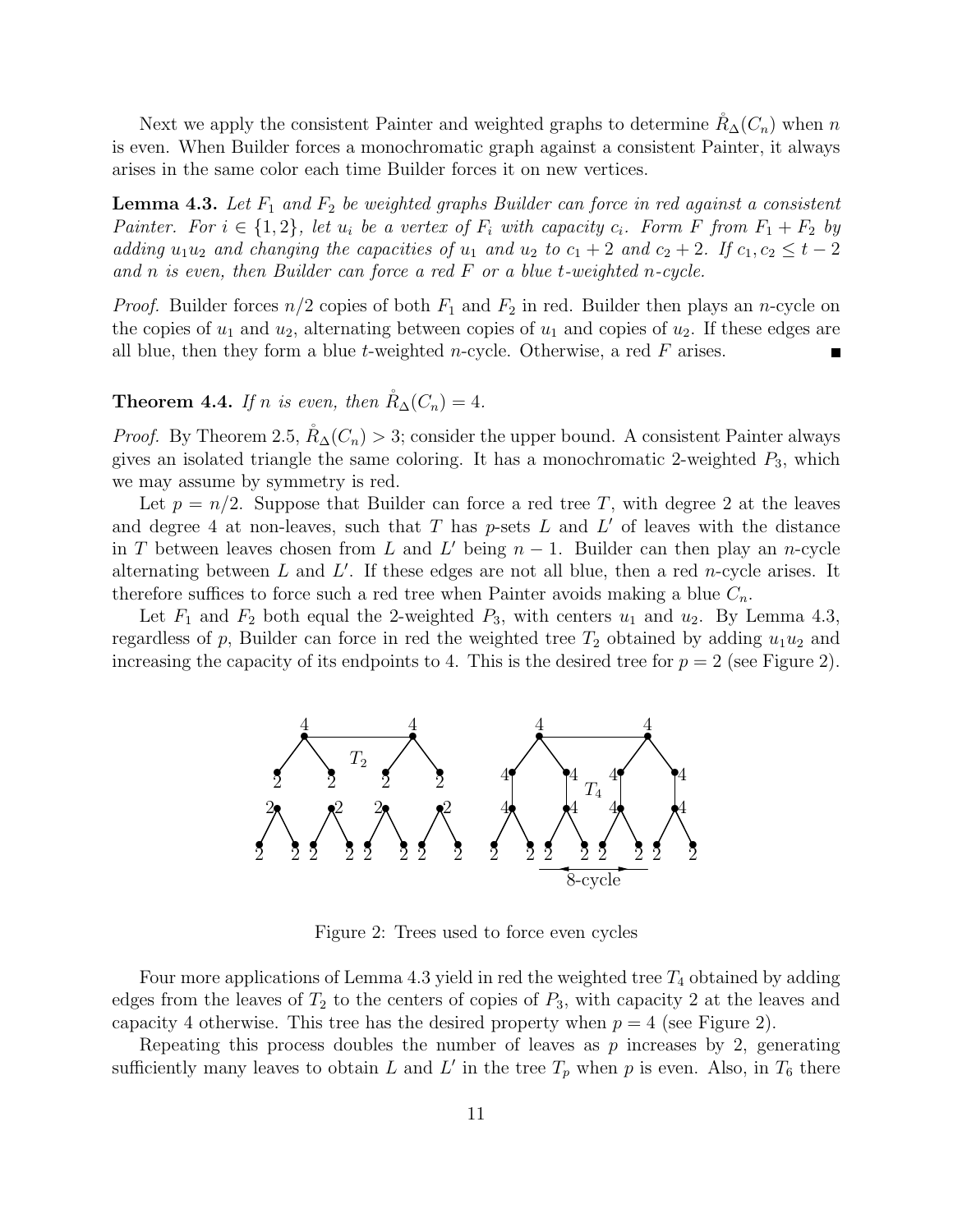are eight vertices available on each side; as desired, the distance between leaves in the two sets is 11. Applying the same operation to expand only at  $L$  and not at  $L'$  yields leaf sets of sizes 16 and 8 with the distance between leaves from the two sets being 7. Choosing seven leaves from each set yields  $T<sub>7</sub>$ . Repeating the expansion process at all leaves now generates  $T_p$  for all larger odd p.

Unfortunately, this process does not yield enough leaves in each of two sets to form  $T_3$ or  $T_5$ . Hence we force a monochromatic  $C_6$  or  $C_{10}$  in a slightly different way. Returning to the isolated triangles, we consider two cases. In the figure, the solid straight edges are red.

**Case 1:** Painter makes isolated triangles all red. Builder plays four isolated triangles, which become all red, with all vertices having degree 2. Builder now uses Lemma 4.3 to force a red matching joining one triangle to vertices in the other three; the vertices in the matching now have degree 4. The distance between any two nonadjacent vertices of degree 2 is now 5. By playing a 6-cycle on these vertices, Builder now forces a monochromatic  $C_6$ .

Case 2: Painter makes isolated triangles majority red. Again Builder plays four triangles, with degree 2 at each vertex. In the figure, blue edges are bold and dashed (the dashed ones are not needed). Again Builder forces the red matching, using the center of each red  $P_3$ . Now the distance between vertices remaining with degree 2 is 5 or 6. Instead of a 6-cycle, Builder plays only four additional edges as shown in Figure 3, using two existing blue edges to help force a monochromatic  $C_6$  whether the four new edges are all blue or any red.



The strategy to force  $C_{10}$  is similar, again with two cases depending on whether the consistent Painter makes isolated triangles monochromatic (see Figure 4). In each case, we may assume that the majority color on the triangles is red. As with  $C_6$ , we force the desired cycle or a "tree" of triangles by repeatedly applying Lemma 4.3. The tree is deeper by one level of triangles in order to add 4 to the length of the paths that may lead to red cycles. When the isolated triangles are not monochromatic, again the leftmost and rightmost "subtrees" are too far apart in red, so we again use two known blue edges and add just eight edges joining the middle third to the outside thirds. Making any such edge red completes a red 10-cycle, and making all eight of them blue completes a blue 10-cycle.

In contrast, it is known that  $R_{\Delta}(C_3) = R_{\Delta}(C_4) = 5$  [18]. For arbitrary even cycles, we have proved  $R_{\Delta}(C_n) = 4$ , but the best available general upper bound for  $R_{\Delta}(C_n)$  is 96 [15]. There it is also shown that  $R_{\Delta}(C_n) \leq 3458$  for all odd n. In the next section, we discuss the exact value of  $R_{\Delta}(C_n)$  for odd n.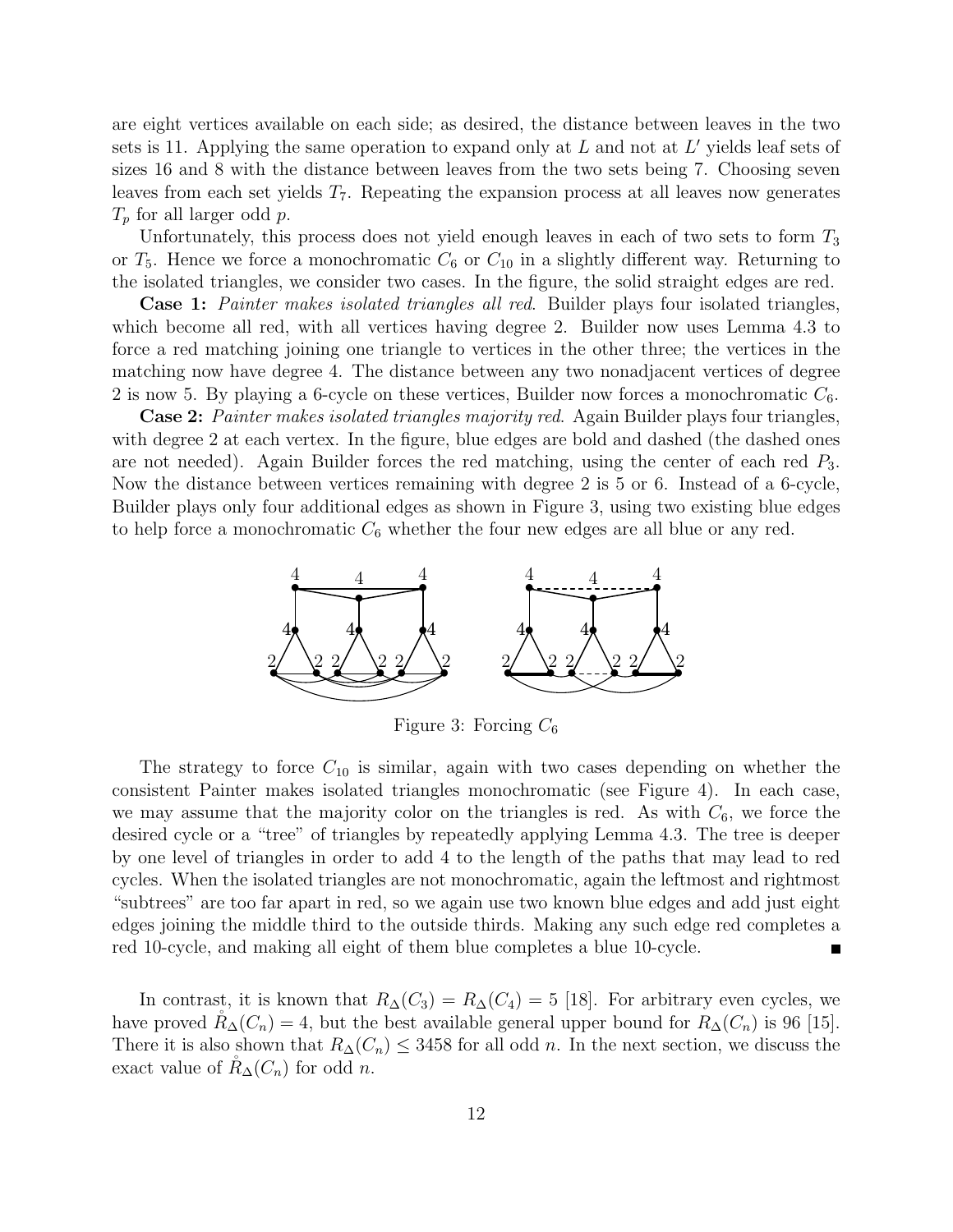

Figure 4: Forcing  $C_{10}$ 

# 5 Odd Cycles and Graphs with Maximum Degree 2

From Theorem 2.5, it follows that  $R_{\Delta}(C_n) \geq 4$  for each n. So far, we have proved that  $R_{\Delta}(C_n) = 4$  when n is even or  $n = 3$ . Here, we prove that  $R_{\Delta}(C_n) \leq 5$  for all n and discuss the techniques used to prove  $R_{\Delta}(C_n) = 4$  also when n is odd.

After discussing odd cycles, we close the section by using these techniques to prove that  $R_{\Delta}(G) \leq 6$  whenever  $\Delta(G) \leq 2$ . A graph with maximum degree 2 is a disjoint union of paths and cycles, but we have seen that the ability of Builder to force  $G$  and  $G'$  when playing on  $S_k$  does not imply that Builder can force  $G + G'$  on  $S_k$ .

As usual, to prove the upper bound we may assume that Builder plays against a consistent Painter. The results in this section can be proved without this assumption, but with it the arguments are marginally shorter, and using the consistent Painter keeps our phrasing consistent.

We begin with two lemmas that describe how Builder can extend given strategies to force larger structures; these are similar to Lemma 4.3, where we could add any edge joining two graphs that can be forced in red. When the alternative cycle in blue is odd rather than even, we have weaker results that require either 1) using the same vertex in two copies of the same graph, or 2) restricting one of the graphs to be a single vertex. Lemma 5.1 holds also for even  $n$ , but when  $n$  is even Lemma 4.3 is much stronger.

**Lemma 5.1.** Against a consistent Painter, let  $F$  be a weighted graph Builder can force in red, with  $u \in V(F)$  having capacity c. Form F' from  $F + F$  by adding an edge joining the two copies of u and changing the capacity at its endpoints to  $c+2$ . If n is odd, then Builder can force a red F' or a blue t-weighted n-cycle, where  $t = c + 2$ .

*Proof.* Builder forces n copies of F in red, respecting capacities. Builder then plays an ncycle on the copies of  $u$ . If these edges are all blue, then they form a blue  $t$ -weighted *n*-cycle. Otherwise, a red  $F'$  arises.

The full generality of the next lemma, with  $r \neq b$ , will be used in Theorem 5.6.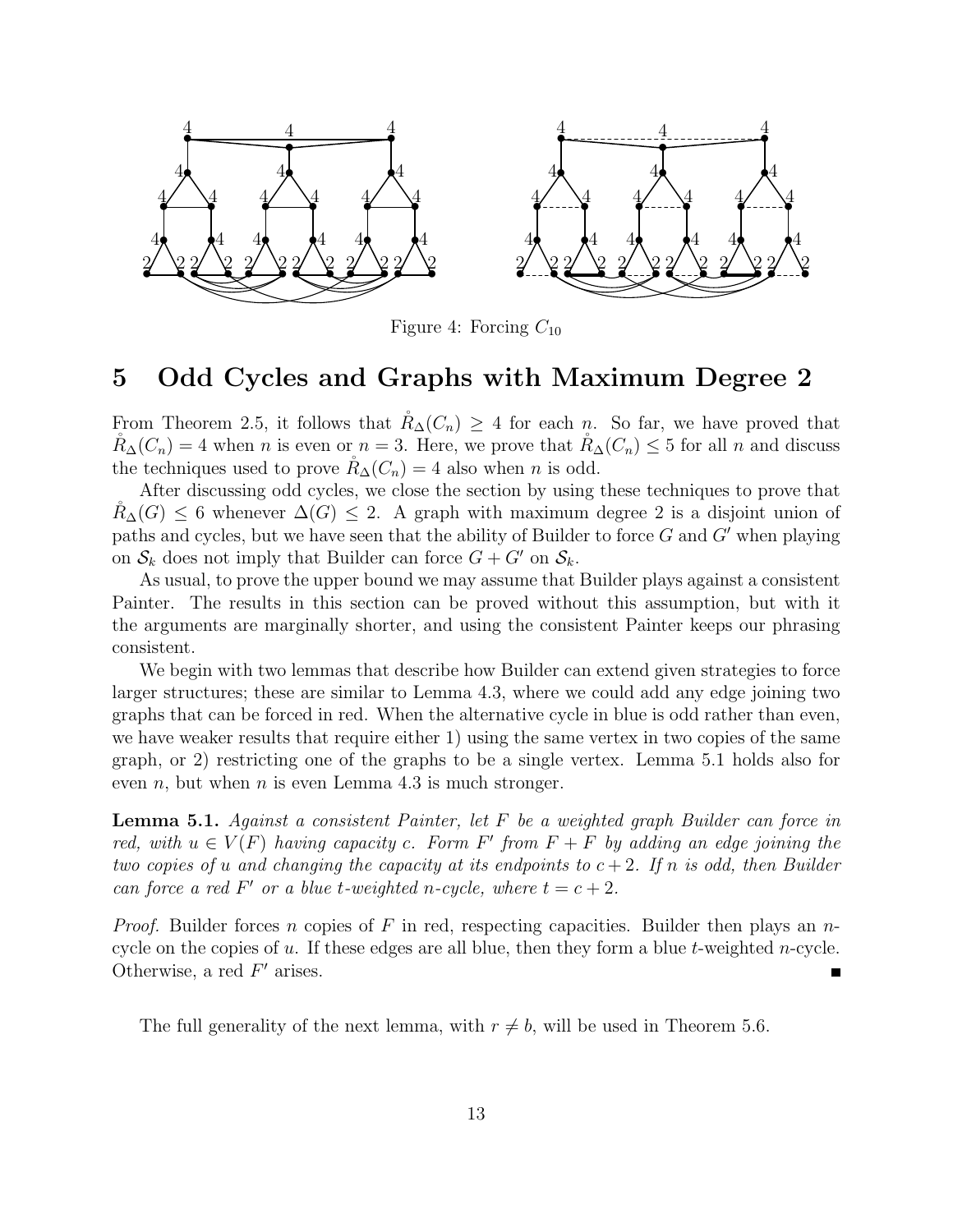Lemma 5.2. Against a consistent Painter, let F be a weighted graph Builder can force in red, with  $u \in V(F)$  having capacity c. Let F' be the weighted graph obtained from F by changing the capacity at u to  $c + 2$  and adding a new vertex v with capacity 2 adjacent only to u. Let  $t = \max\{c + 2, 4\}$ . If b is odd, then Builder can force a red F' or a red t-weighted r-cycle or a blue t-weighted b-cycle.

*Proof.* Builder forces  $r(b-1)/2$  red copies of F against this Painter. Next, Builder plays an  $r(b-1)$ -cycle, alternating between copies of u and new vertices. Using red on any such edge produces a red copy of F'; otherwise, there is a blue  $r(b-1)$ -cycle in which alternate vertices have degree 2. This cycle decomposes into r paths  $P_1, \ldots, P_r$ , each consisting of  $b-1$  consecutive edges. Since each path has even length, we may assume that the endpoints of each path have degree 2.

Next, for each path  $P_j$ , Builder plays the edge joining its two endpoints. Using blue for any such edge creates a blue b-cycle (respecting capacities). Otherwise, these edges form a red r-cycle in which every vertex has degree 4.

#### **Theorem 5.3.** If n is odd, then  $\mathring{R}_{\Delta}(C_n) \leq 5$ .

*Proof.* Let F be the 3-weighted path with n vertices, with vertices  $v_0, \ldots, v_{n-1}$  in order, and let G be the 5-weighted n-cycle. By Corollary 2.3, Builder can force  $F$ . In fact, against a consistent Painter, Builder can force  $F$  in a particular color, say red. By repeated application of Lemma 5.2, Builder can force a monochromatic 5-weighted *n*-cycle or the red weighted tree  $F'$ , where  $F'$  is obtained from  $F$  as follows. By repeatedly appending single edges, grow from  $v_i$  a path of length  $\min\{i, n-1-i\}$  to a new leaf  $x_i$ . Let the capacities of vertices in  $F'$  be 5 on  $v_2, \ldots, v_{n-2}$ , 4 on the other non-leaves of  $F'$ , 3 on  $v_0$  and  $v_{n-1}$ , and 2 on the other leaves of  $F'$ .

Let  $p = |n/2|$ ; note that  $v_p$  is the central vertex of F. Builder now presents a special cycle C through the *n* leaves of F', in the order  $x_0, x_{p+1}, x_1, x_{p+2}, x_2, \ldots, x_{n-1}, x_p$ . Consecutive vertices in this list are separated by distance  $n-1$  in F'. Using red on any such edge produces a red 5-weighted n-cycle; otherwise, the 5-weighted n-cycle arises in blue.

The idea behind Theorem 5.3, as illustrated in Figure 5, is to force a monochromatic tree with many leaves having weight 2 and having the same distance from the center. Doing this is easy when we allow weight 5 along an initial path. In order to prove that  $R_{\Delta}(C_n) = 4$  when n is odd and large, we developed a Builder strategy on  $S_4$  that iteratively combines four copies of the previous monochromatic tree (using Lemma 5.1) to force the next monochromatic tree. In the resulting sequence  $T_0, T_1, \ldots$  of trees, the number of leaves grows by roughly a factor of 4 with each step, while the diameter roughly doubles. The leaves can the be further extended (by Lemma 5.1) so that all the leaves have the same distance from the center.

The last step in Theorem 5.3 can then be used to force  $C_n$  when n is odd. The trouble is that n must be at least the diameter and at most the number of leaves. Since the number of leaves grows faster, the argument succeeds for large n. Examining the details, the argument works when  $n \ge 689$  and when  $337 \le n \le 514$  to show that  $C_n = 4$ .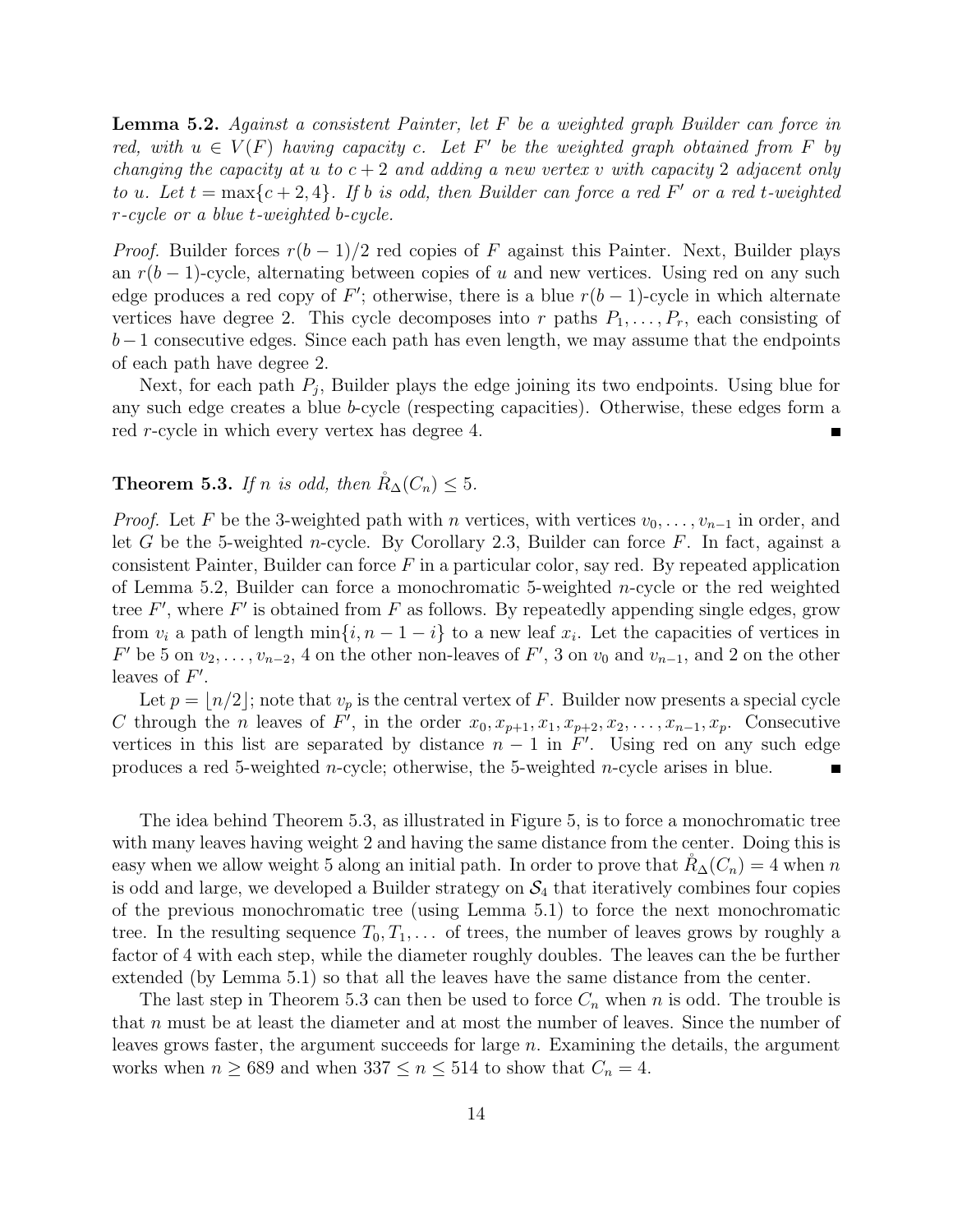

Figure 5: Forcing 5-weighted odd cycles

The insight by Rolnick [25] is that the leaves do not need to all have the same distance from the center. It suffices to use Lemma 5.1 to force a monochromatic 4-weighted tree having n leaves with weight 2 that can be ordered cyclically so that the distance in the tree between successive leaves in the order is  $n-1$ . This allows him to use smaller monochromatic trees, and their diameter is not an issue. With these ideas, his general argument obtains  $R_{\Delta}(C_n) = 4$  when n is odd and at least 13. He still must give ad hoc arguments (like those for  $n = 6$  and  $n = 10$  in Theorem 4.4) for  $n \in \{5, 7, 9, 11\}$ .

Our final result is that  $R_{\Delta}(G) \leq 6$  when  $\Delta(G) \leq 2$ . We need two more lemmas.

**Lemma 5.4.** Choose  $p, q \in \mathbb{N}$  with q even and  $2^{p/4} \ge q/2 \ge 2$ . If Builder can force a red 2-weighted P<sup>3</sup> against a consistent Painter, then Builder can force a red 4-weighted p-cycle or a blue 4-weighted q-cycle.

*Proof.* Painter plays to avoid a blue q-cycle. If p is even, then Builder can use Lemma 4.3 to force a red tree of diameter  $p-1$  having degree at most 4 at non-leaves and degree at most 2 at leaves, as in Theorem 4.4. Since  $p-1$  is odd, there are isomorphic subtrees obtained by deleting the central edge. If instead p is odd, then the tree for  $p-1$  can be extended by one edge at each leaf in one of those subtrees. The number of leaves in each such subtree is  $2^{p/4}$ . By the choice of p, there are at least  $q/2$  leaves in each subtree. Builder plays a  $q$ -cycle through these leaves, alternating between the two sides. This yields a red  $p$ -cycle or a blue q-cycle, 4-weighted.

**Lemma 5.5.** If r and b are both odd, then Builder can force a red  $C_r$  or a blue  $C_b$  on  $S_6$ against any consistent Painter.

*Proof.* By symmetry, we may assume  $b \leq r$ . By presenting a b-cycle, Builder forces a red 2weighted  $P_2$ . With Painter avoiding a red  $C_r$  and blue  $C_b$ , repeated application of Lemma 5.2 forces a red  $P_r$  with degree 2 at the leaves and 4 at the non-leaves. With further applications of Lemma 5.2, red paths can be grown from the non-leaves of the red  $P_r$  to form a copy of the tree  $F'$  illustrated in Figure 5, with degree 6 in place of 5 and degree 4 in place of 3.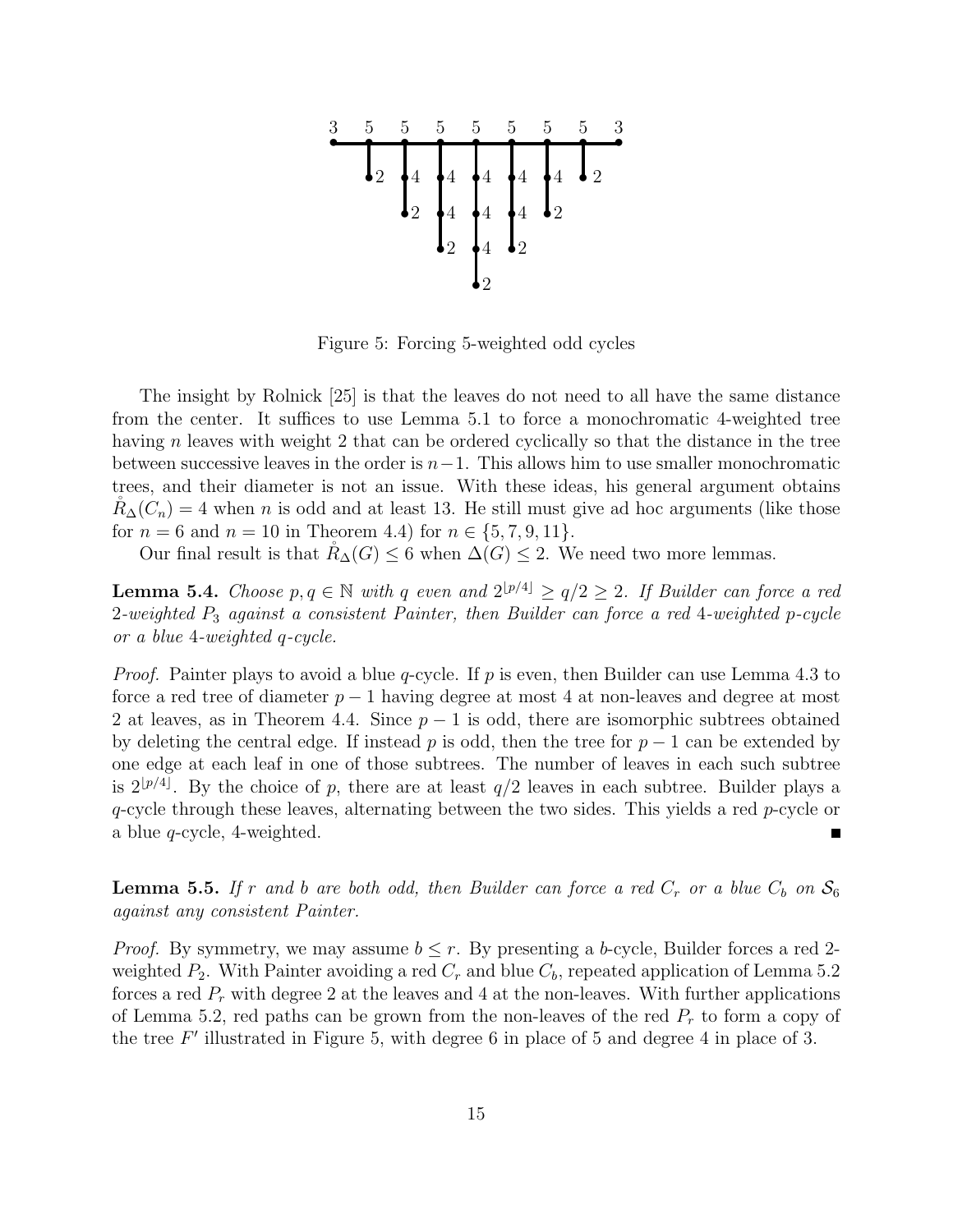Now Builder plays a cycle through  $b$  leaves in  $F'$ , chosen and ordered as in Theorem 5.3 so that successive vertices are separated by distance  $r - 1$  in F'. Using red on any such edge produces a red 6-weighted r-cycle; otherwise, a 4-weighted b-cycle arises in blue.

#### **Theorem 5.6.** If  $\Delta(G) \leq 2$ , then  $\mathring{R}_{\Delta}(G) \leq 6$ .

*Proof.* Fix a graph G with maximum degree 2. We may assume that every component of G is a cycle, since otherwise we force such a graph obtained by completing each path component to a cycle. Without loss of generality, we may assume that Painter makes at least two edges red when given an isolated triangle. That is, Builder forces a 2-weighted  $P_3$  in red.

If Builder cannot force a monochromatic G in  $\mathcal{S}_6$ , then there must be integers r and b such that Builder cannot force a red  $C_r$  and cannot force a blue  $C_b$ . By Lemma 5.5, we may assume that r and b are not both odd.

If b is even, then Builder can force a red  $(r-1)b$ -cycle or a blue b-cycle, 4-weighted, by Lemma 5.4. If the former, then by cutting the cycle into b paths of length  $r-1$  and playing a cycle through their endpoints, Builder forces a red r-cycle or a blue b-cycle, 6-weighted. Call this "inscribing" a b-cycle.

Hence we may assume that b is odd and r is even. Let  $p = (r-1)(2b-1) - 1$ ; note that  $2^{\lfloor p/4 \rfloor} \ge (b-1)r/2$ . By Lemma 5.4, Builder can force a red p-cycle or a blue  $(b-1)r$ -cycle, 4-weighted. If the latter, then inscribing an r-cycle forces a desired cycle, 6-weighted.

Hence we may assume that a red p-cycle arises, 4-weighted. Builder cuts it into  $b-1$ consecutive paths of length  $r - 1$  and one path of length  $(r - 1)b - 1$ . Playing a cycle on the breakpoints between paths forces a 6-weighted red r-cycle or a 6-weighted blue b-cycle or a red  $(r-1)b$  cycle where two adjacent vertices have degree at most 6 and the remaining vertices have degree at most 4. Since  $r \geq 4$ , in this cycle Builder can inscribe a b-cycle that avoids those two high-degree vertices. A desired cycle arises, 6-weighted.

We note a simpler proof of the weaker bound  $R_{\Delta}(G) \leq 8$  when  $\Delta(G) \leq 2$ ; this proof also avoids Lemma 5.5. The case of even b is as before. If b is odd, then  $(b-1)r$  is even, and Builder forces a red  $(r-1)(b-1)r$ -cycle or blue  $(b-1)r$ -cycle, 4-weighted. Inscribing an r-cycle in the latter gives a 6-weighted desired cycle. Inscribing a  $(b-1)r$ -cycle in the former gives a 6-weighted red r-cycle or blue  $(b-1)r$ -cycle. For this last case, inscribing an r-cycle yields a desired cycle, 8-weighted.

## References

- [1] N. Alon, G. Ding, B. Oporowski, and D. Vertigan, Partitioning into graphs with only small components, J. Combin. Theory Ser. B  $87$  (2003), 231–243.
- [2] J. Beck, On size Ramsey number of paths, trees and cycles I, J. Graph Theory 7 (1983), 115–130.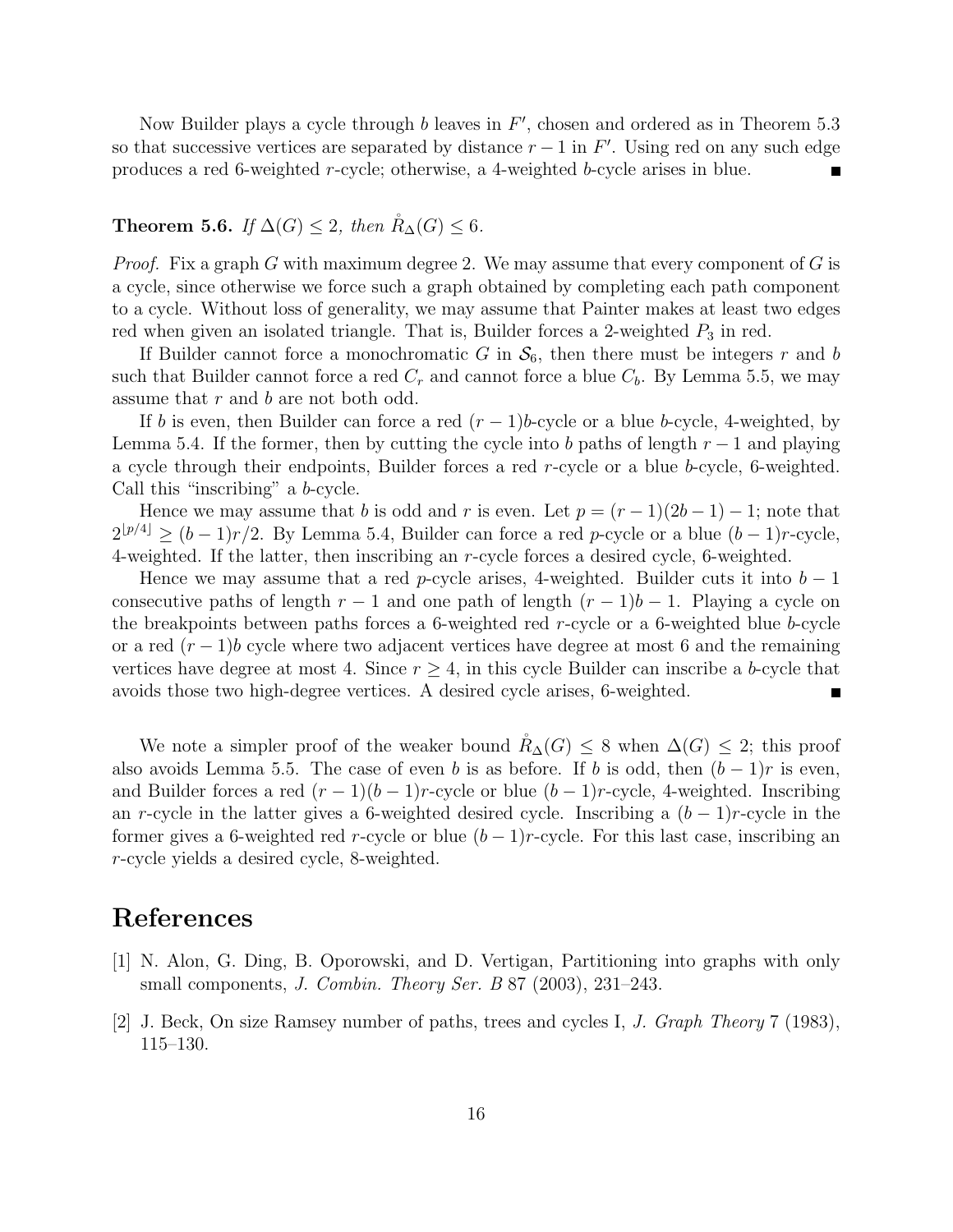- [3] J. Beck, On size Ramsey number of paths, trees and cycles II. Mathematics of Ramsey Theory (Springer), Algorithms and Combin. 5 (1990), 34–45.
- [4] J. Beck, Achievement games and the probabilistic method, in: *Combinatorics, Paul Erdős* is Eighty, vol. 1, Bolyai Soc. Math. Stud. (1993), 51–78.
- [5] S. Burr, P. Erdős, and L. Lovász, On graphs of Ramsey type. Ars Combinatoria 1 (1976), 167–190.
- [6] D. Conlon, On-line Ramsey numbers. SIAM J. Discrete Math. 23 (2009/10), 1954–1963.
- [7] J. Donadelli, P.E. Haxell, and Y. Kohayakawa, A note on the size-Ramsey number of long subdivisions of graphs,  $RAIRO-Inf$ . Theor. Appl. 39 (2005), 191–206.
- [8] J. Folkman, Graphs with monochromatic complete subgraphs in every edge coloring. SIAM J. Appl. Math. 18 (1970), 19–24
- [9] G.A. Dirac, Some theorems on abstract graphs. Proc. London Math. Soc. (3) 2, (1952), 69–81.
- [10] P. Erdős, R.J. Faudree, C.C. Rousseau, and R.H. Schelp, The size Ramsey number, Period. Math. Hungar. 9 (1978), 145–161.
- [11] E. Friedgut, Y. Kohayakawa, V. Rödl, A. Ruciński, and P. Tetali, Ramsey games against a one-armed bandit. Special issue on Ramsey theory. Combin. Probab. Comput. 12 (2003), 515–545.
- [12] J.A. Grytczuk, M. Hałuszczak, and H.A. Kierstead, On-line Ramsey theory. *Electron*. J. Combin. 11 (2004), Research Paper 57, 10 pp. (electronic).
- [13] J.A. Grytczuk, H.A. Kierstead, and P. Pralat, On-line Ramsey numbers for paths and stars, Discrete Math. Theor. Comp. Sci. 10 (2008), 63–74.
- [14] P. Horn, K.G. Milans, and V. Rödl, Degree Ramsey numbers for blowups of trees.
- [15] T. Jiang, K.G. Milans, and D.B. West, Degree Ramsey number of cycles is bounded, in preparation.
- [16] H.A. Kierstead and G. Konjevod, Coloring number and on-line Ramsey theory for graphs and hypergraphs Combinatorica 29 (2009), 49–64.
- [17] W.B. Kinnersley, Multicolor on-line degree Ramsey numbers for trees and cycles, draft.
- [18] W.B. Kinnersley, K.G. Milans, and D.B. West, Degree Ramsey numbers of graphs, submitted.
- [19] J. Nešetřil and V. Rödl, Type theory of partition properties of graphs, in: Recent advances in graph theory (Proc. Second Czechoslovak Sympos., Prague, 1974), (Academia, Prague, 1975), 405–412.